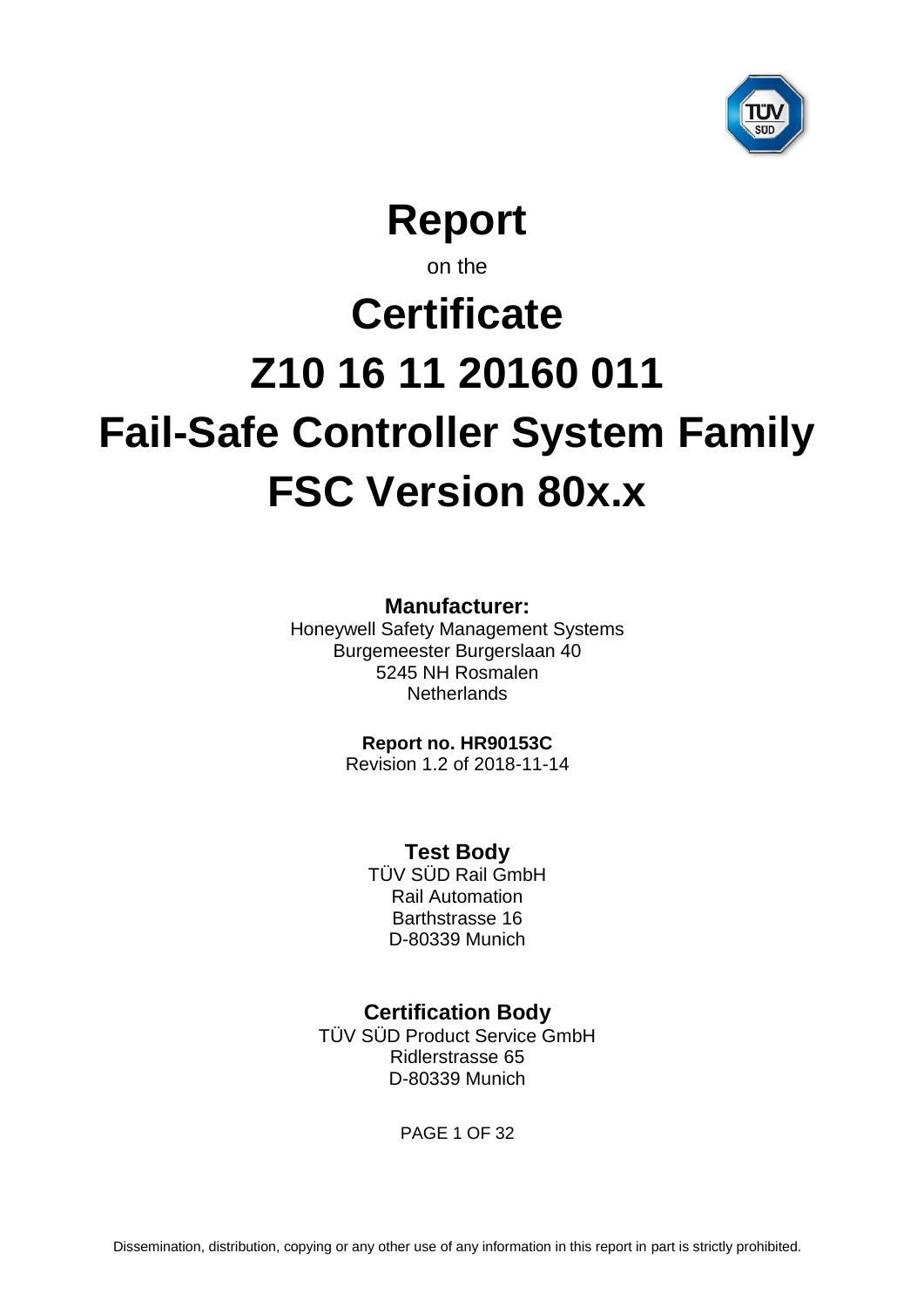

# **TABLE OF CONTENTS**

| 1            |                                                                                                    |  |
|--------------|----------------------------------------------------------------------------------------------------|--|
| $\mathbf{2}$ |                                                                                                    |  |
| 2.1          | 2.1.1                                                                                              |  |
|              | 2.1.2                                                                                              |  |
|              | 2.1.3<br>2.1.4                                                                                     |  |
|              | 2.1.5                                                                                              |  |
|              | 2.1.6                                                                                              |  |
|              | 2.1.7                                                                                              |  |
| 2.2          |                                                                                                    |  |
| 2.3          |                                                                                                    |  |
| 2.4          |                                                                                                    |  |
| 2.5          | Possible Wiring Alternatives for Safety Integrity Level SIL 1 to SIL 3 18                          |  |
|              | 2.5.1<br>2.5.2                                                                                     |  |
| 2.6          |                                                                                                    |  |
|              | 2.6.1                                                                                              |  |
|              | 2.6.2                                                                                              |  |
|              | 2.6.3                                                                                              |  |
|              | 2.6.4                                                                                              |  |
| 2.7          |                                                                                                    |  |
| 2.8          |                                                                                                    |  |
| 2.9          |                                                                                                    |  |
| 2.10         |                                                                                                    |  |
| 2.11         |                                                                                                    |  |
| 2.12         |                                                                                                    |  |
| 3            |                                                                                                    |  |
| 3.1          |                                                                                                    |  |
| 3.2          |                                                                                                    |  |
| 3.3          |                                                                                                    |  |
| 3.4          |                                                                                                    |  |
| 3.5          |                                                                                                    |  |
| 4            |                                                                                                    |  |
| 4.1          |                                                                                                    |  |
|              | 4.1.1                                                                                              |  |
|              | 4.1.2                                                                                              |  |
|              | Analysis of the hardware safety integrity and hardware fault simulations (FIT)26<br>4.1.3<br>4.1.4 |  |
| 4.2          |                                                                                                    |  |
|              | 4.2.1                                                                                              |  |
|              | 4.2.2                                                                                              |  |
|              | 4.2.3                                                                                              |  |
| 4.3          |                                                                                                    |  |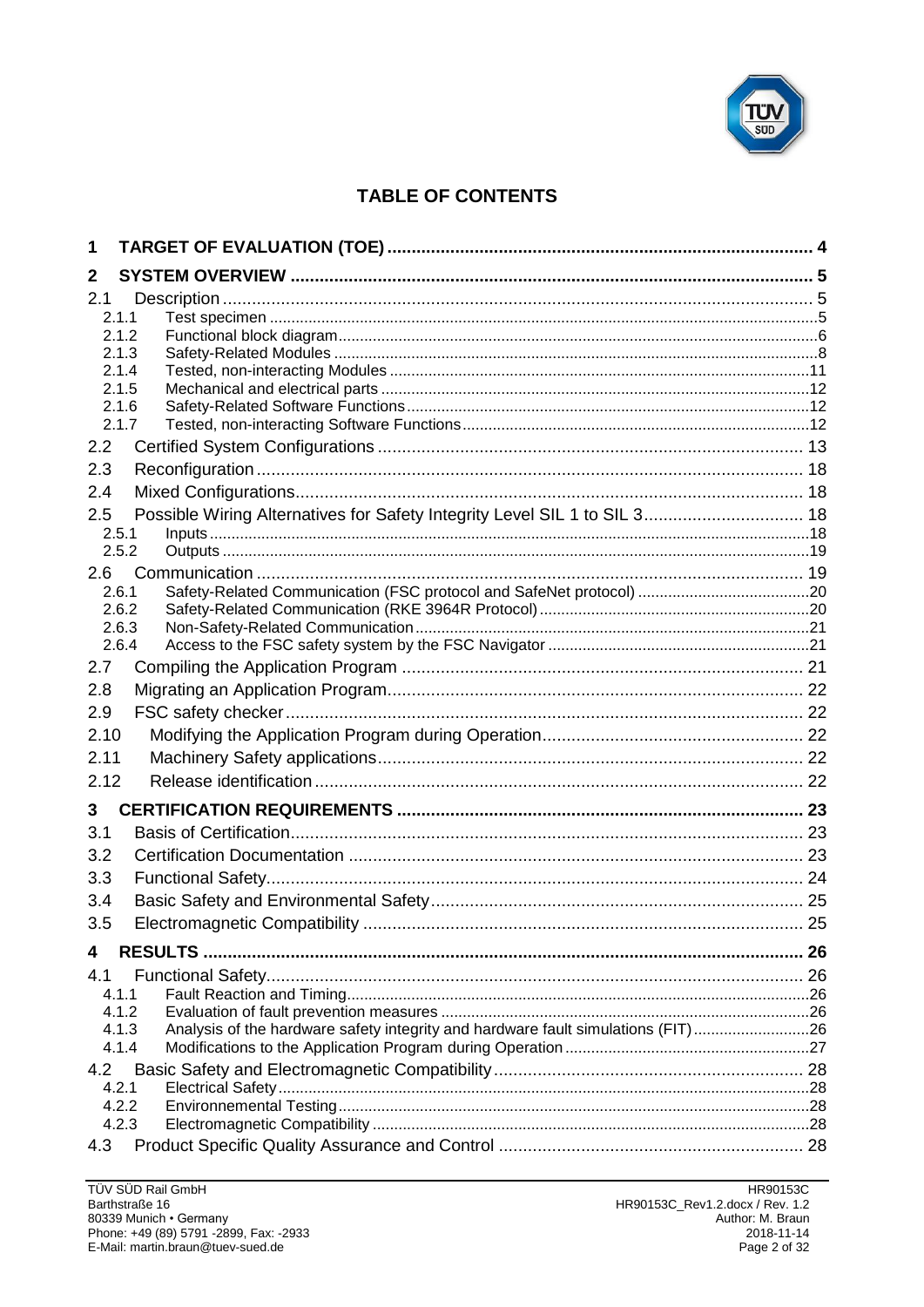

| 5.1 |                                                                            |  |
|-----|----------------------------------------------------------------------------|--|
| 5.2 |                                                                            |  |
| 5.3 |                                                                            |  |
| 5.4 |                                                                            |  |
| 5.5 |                                                                            |  |
| 5.6 |                                                                            |  |
| 5.7 |                                                                            |  |
| 5.8 | Fire Detection and Alarm Installations; Non-Product-Related Conditions  32 |  |
|     |                                                                            |  |

# **Revision Log**

| Revision | Date       | HW Rev. | SW Rev. | <b>Author</b> | <b>Status</b> | <b>Modifications</b>                       |
|----------|------------|---------|---------|---------------|---------------|--------------------------------------------|
| 1.0      | 2016-11-14 | R800.2  | 80.02   | M. Braun      | Initial       | FSC Version 800.2<br>Project No. 717511398 |
| 1.1      | 2018-01-25 | R801.1  | 80.11   | M. Braun      | Approved      | FSC Version 801.1<br>Project No. 717515976 |
| 1.2      | 2018-11-14 | R801.2  | 80.12   | M. Braun      | Approved      | FSC Version 801.2<br>Project No. 717517998 |

*Table 1: Revision*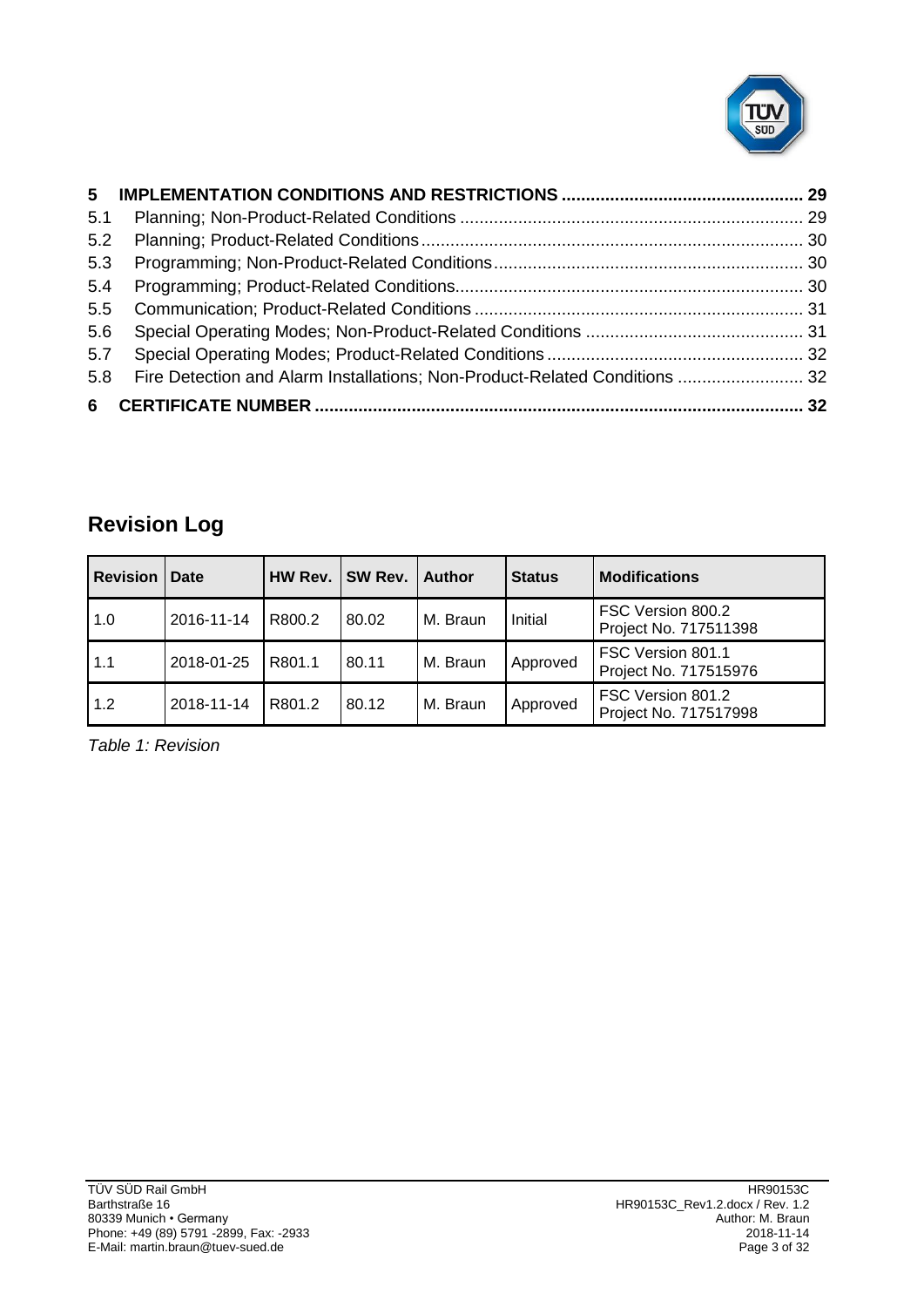<span id="page-3-1"></span>

# **1 Target of Evaluation (ToE)**

In 10-Aug-2015 the company [Honeywell Safety Management Systems](#page-0-3) assigned TÜV SÜD for recertifying of the [Fail-Safe Controller System Family](#page-0-4) [FSC Version 80x.x](#page-0-5) according to SIL 1-3 of IEC 61508: 2010 series and EN 61511.

The [Fail-Safe Controller System Family](#page-0-4) [FSC Version 80x.x](#page-0-5) is a fail-safe programmable controller (PLC) suitable in particular for

- safety-related applications requiring approval and
- applications not requiring approval but with a high risk potential (e.g. control or protection systems for chemical processes or fire detection and alarm systems).

The Certification Report HH84623C, revision 1.5 of 10<sup>th</sup> May 2016 on FSC Version 710.x is the basis for this Certification Report.

| <b>Central</b><br>configuration | Part   I/O configuration                | <b>CPU type</b>                 | <b>Architecture</b> | <b>Voting</b> |
|---------------------------------|-----------------------------------------|---------------------------------|---------------------|---------------|
| Single                          | Single                                  | 10020/1/1 or<br>10020/1/2 (QPM) | <b>DMR</b>          | 1002          |
|                                 |                                         | 10002/1/2 or<br>10012/1/2       | 1001D               | 1oo1D         |
| Redundant                       | Single, redundant,<br>single and redun- | 10020/1/1 or<br>10020/1/2 (QPM) | QMR                 | 2004D         |
|                                 | dant                                    | 10002/1/2 or<br>10012/1/2       | 1002D               | 1002D         |

(QPM – Quad Processor Module, QMR – Quadruple Modular Redundant, DMR – Dual Modular Redundant)

<span id="page-3-0"></span>*Table 2: FSC architectures*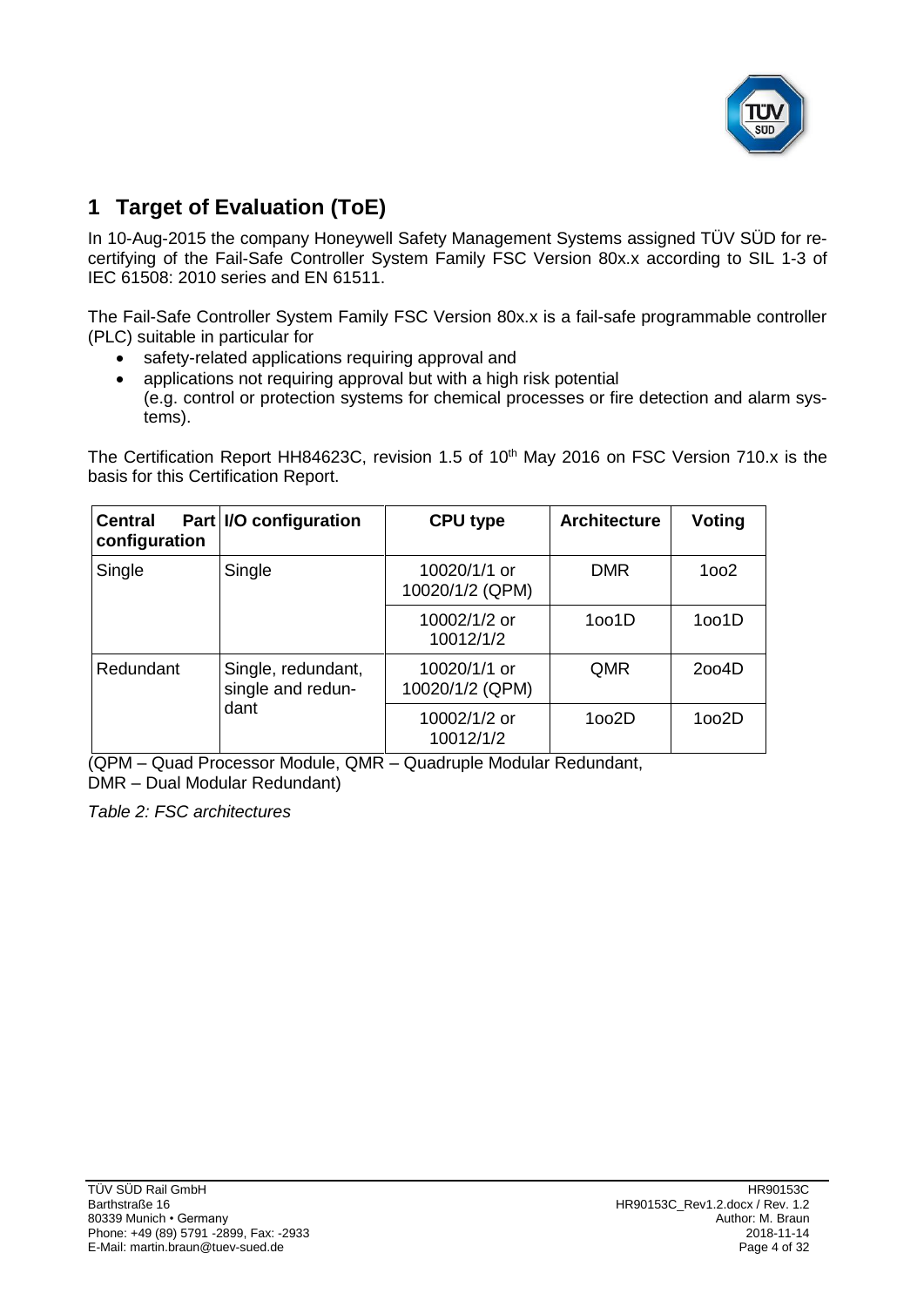

# **2 System overview**

# <span id="page-4-0"></span>**2.1 Description**

The [Fail-Safe Controller System Family](#page-0-4) [FSC Version 80x.x](#page-0-5) is an integrated safety solutions platform, forms the basis for functional safety, securing operations personnel, plant equipment and environment as well as ensuring optimum availability for plant operations.

Based on Quadruple Modular Redundant (QMR) technology, [FSC Version 80x.x](#page-0-5) supports a wide range of high integrity process control and safety functions including:

- High-integrity process control
- Burner/boiler management systems
- Process safeguarding and emergency shutdown
- Turbine and compressor safeguarding
- Fire and gas detection systems
- Pipeline monitoring.

[FSC Version 80x.x](#page-0-5) provides a dual redundant fault tolerant controller for safety and shutdown applications on the TPS system's Universal Control Network (UCN) and the Experion system through the Scada protocol. These safety functions are integrated into the architecture to support unified operations and control, while at the same time providing the ability to isolate emergency shutdown (ESD) functions from process control strategies on a separate safety network.

The Fail Safe Controller can be supplied in a number of architectures, each with its own characteristics and typical applications. [Table 2](#page-3-0) above provides an overview of the available architectures. The system can be configured in a number of different basic architectures (1oo1D, 1oo2D, QMR) depending on the requirement class of the process, the availability required and the FSC hardware modules used. This also means that field signals can be handled in multiple voting schemes (1oo1, 1oo1D, 1oo2, 1oo2D, 2oo4D).

The certified system encompasses the hardware modules listed below (see chapter [2.1.3](#page-7-0) and [2.1.4\)](#page-10-0) as well as the corresponding operating system with the specified software functions.

# **2.1.1 Test specimen**

See [Table 2.](#page-3-0)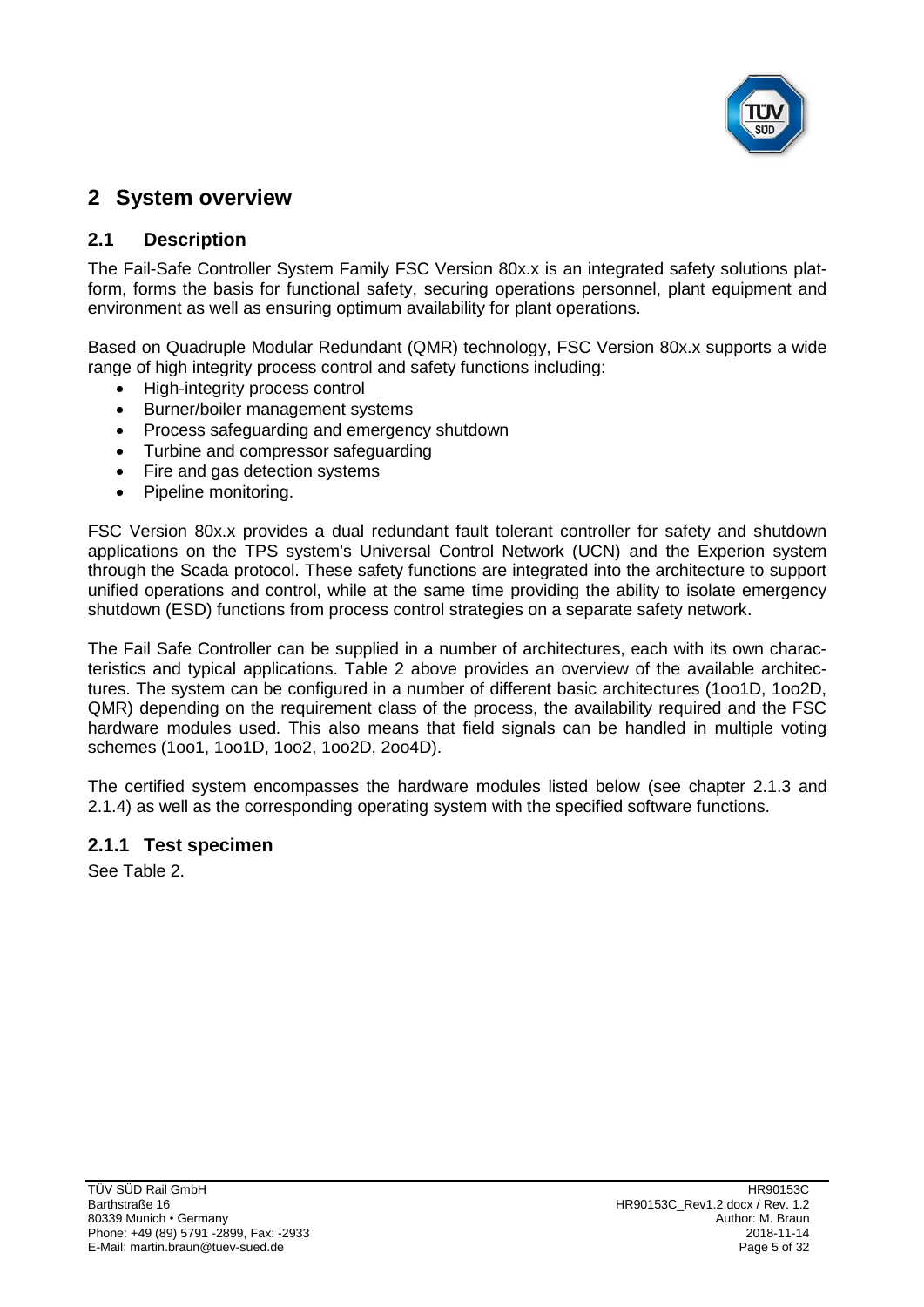

# **2.1.2 Functional block diagram**

Single Central Part and Single I/O (1oo1D, DMR) architecture has a single Central Part and single input and output (I/O) modules. No redundancy is present except as built into those modules where redundancy is required for safety (memory and watchdog).



*Figure 1: Single Central Part, single I/O*

The next FSC architecture has redundant Central Parts and single input and output (I/O) modules. The processor is fully redundant, which allows continuous operation and bump less (zerodelay) transfer in case of a Central Part failure.



*Figure 2: Redundant Central Parts, single I/O*

This FSC architecture has redundant Central Parts and redundant input and output (I/O) modules (OR function on outputs). The processor and I/O are fully redundant, which allows continuous operation and bump less (zero-delay) transfer in case of a Central Part or I/O failure.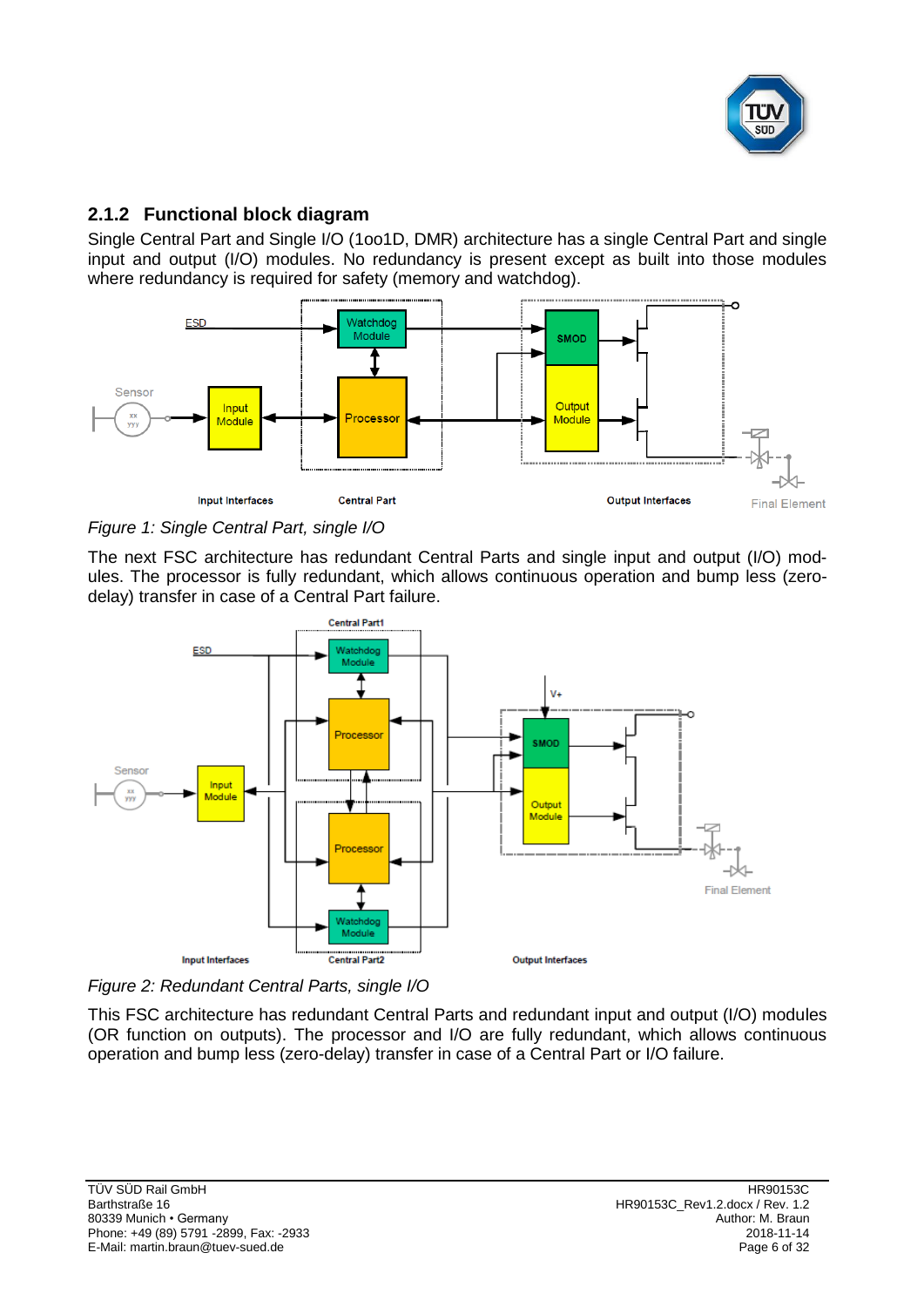



*Figure 3: Redundant Central Parts, redundant I/O*

The FSC architecture below has redundant Central Parts and redundant input and output (I/O) modules (OR function on outputs) combined with single input and output modules. The processor and I/O are fully redundant, which allows continuous operation and bump less (zero-delay) transfer in case of a Central Part or I/O failure of the redundant I/O modules.



*Figure 4: Redundant Central Parts with redundant and single I/O*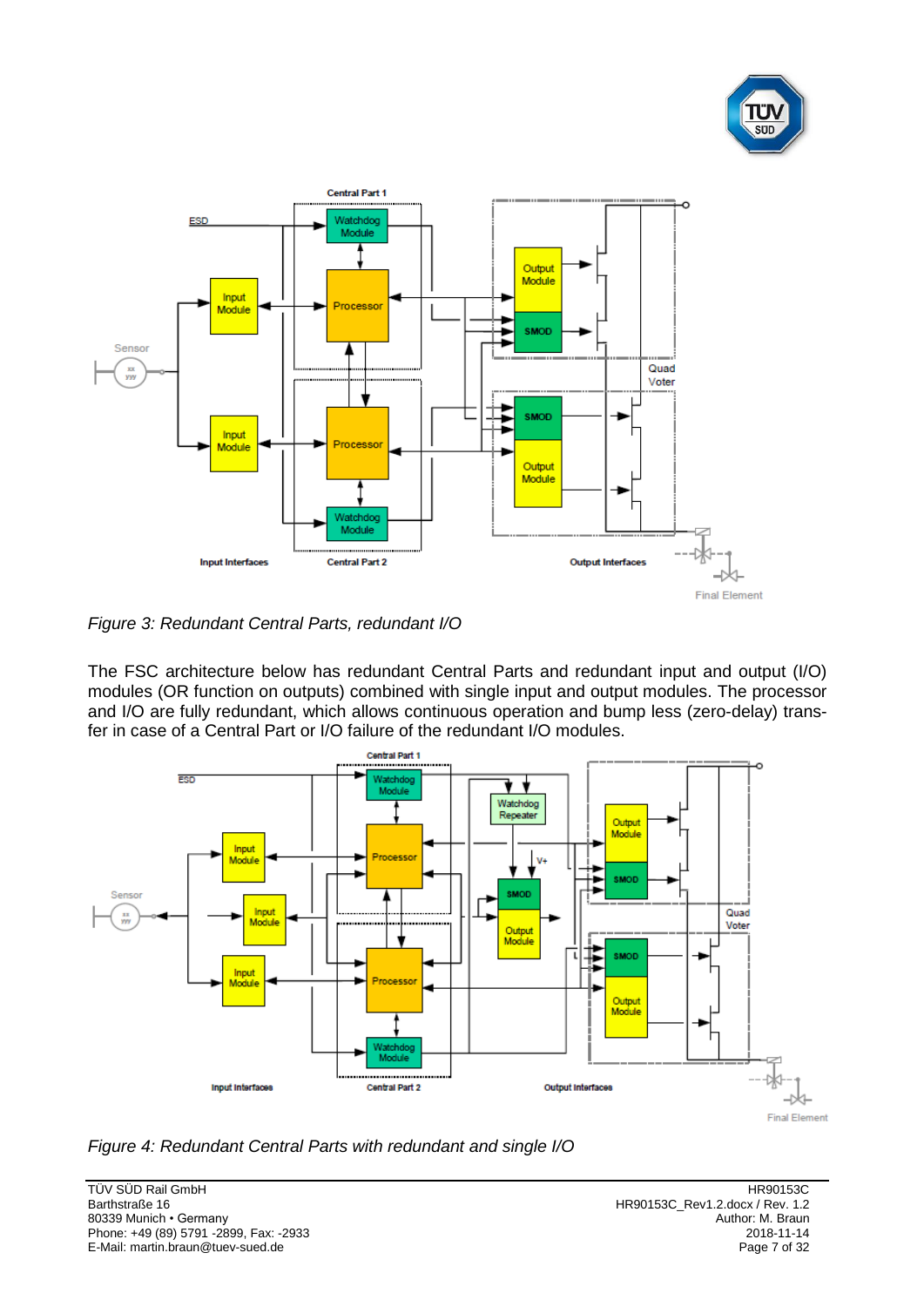

The Quadruple Modular Redundant (QMR™) architecture with 2oo4D voting is an evolution of the proven 1oo2D concept. The QMR™ architecture with 2oo4D voting is based on dual-processor technology, and is characterized by a high level of diagnostics and fault tolerance.



*Figure 5: QMR architecture*

# <span id="page-7-0"></span>**2.1.3 Safety-Related Modules**

The certified version of the operating system supports the following tested modules within the approved configurations in safety-related applications:

| Module Number                             | <b>Module Description</b>                           |
|-------------------------------------------|-----------------------------------------------------|
| 10001/1/1CC                               | Vertical bus driver                                 |
| 10001/R/1CC                               | Vertical bus driver (relay)                         |
| 10002/1/2CC                               | Central processing unit (EPROM memory)              |
| 10012/1/2CC                               | Central processing unit (FLASH memory)              |
| 10020/1/1CC                               | Quad processor module -QPM- (Flash memory)          |
| 10020/1/2CC                               | Quad processor module -QPM- (Flash memory)          |
| 10004/./.CC                               | Communication module (EPROM memory)                 |
| 10014/./.CC                               | Communication module (EPROM, FLASH memory)          |
| 10005/1/1CC                               | Watchdog module                                     |
| 10007/1/1CC                               | Single bus driver                                   |
| 10024/./.CC                               | Enhanced Communication module (EPROM, FLASH memory) |
| 10100/1/1 and 10100/2/1<br>and FC-IO-0001 | Horizontal bus driver                               |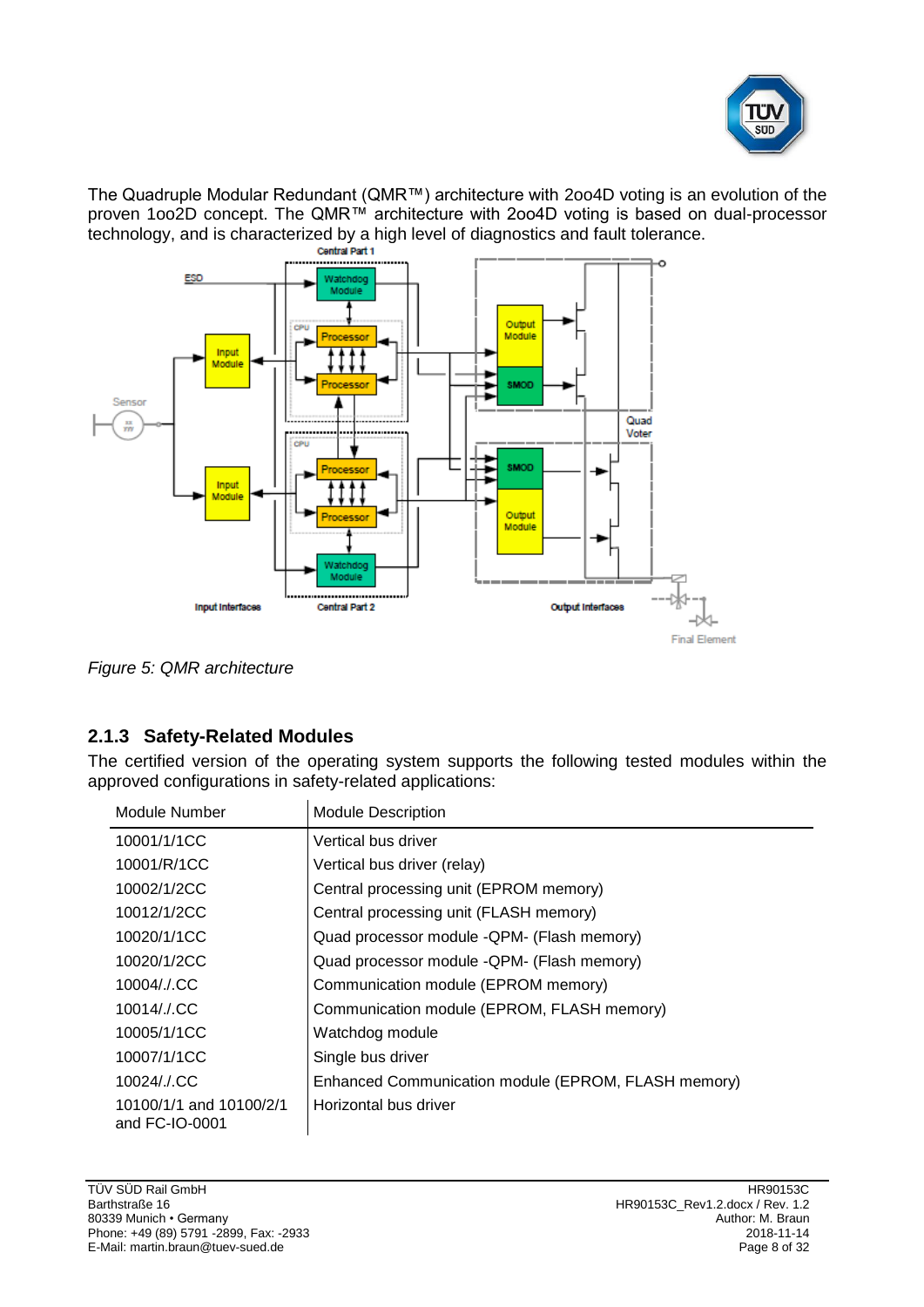

| Module Number                               | <b>Module Description</b>                                                                  |
|---------------------------------------------|--------------------------------------------------------------------------------------------|
| 10101/1/1 and 10101/2/1<br>and FC-SDI-1624  | 16 channel digital input module 24 VDC                                                     |
| 10101/1/2 and 10101/2/2                     | 16 channel digital input module 60 VDC                                                     |
| 10101/1/3 and 10101/2/3<br>and FC-SDI-1648  | 16 channel digital input module 48 VDC                                                     |
| 10102/1/1                                   | 4 channel analog input module for non-redundant systems                                    |
| 10102/1/2 and 10102/2/1<br>and FC-SAI-0410  | 4 channel analog input module for redundant systems and non-<br>redundant systems          |
| 10105/2/1 and<br>FC-SAI-1620m               | 16 channel high-density analog input module                                                |
| 10106/2/1 and<br>FC-SDIL-1608               | 16 channel line-monitored digital input module with earth fault monitor                    |
| 10201/1/1 and 10201/2/1<br>and FC-SDO-0824  | 8 channel digital output module 24 VDC                                                     |
| 10205/1/1 and 10205/2/1<br>and FC-SAO-0220m | 2 channel analog output module                                                             |
| 10212/1/1                                   | 8 channel digital output module 24 VDC<br>(4 channel fail-safe, 4 channel non-interacting) |
| 10213/1/1 and 10213/2/1<br>and FC-SDO-04110 | 4 channel digital output module 110 VDC                                                    |
| 10213/1/2 and 10213/2/2                     | 4 channel digital output module 60 VDC                                                     |
| 10213/1/3 and 10213/2/3<br>and FC-SDO-0448  | 4 channel digital output module 48 VDC                                                     |
| 10214/1/2                                   | 3 channel digital output module 220 VDC                                                    |
| 10215/1/1 and 10215/2/1<br>and FC-SDO-0424  | 4 channel digital output module 24 VDC                                                     |
| 10216/1/1 and 10216/2/1<br>and FC-SDOL-0424 | 4 channel digital output module 24 VDC with loop-monitoring                                |
| 10216/2/3 and<br>FC-SDOL-0448               | 4 channel digital output module 48 VDC with loop-monitoring                                |
| 10302/1/1 and 10302/2/1                     | Watchdog repeater                                                                          |
| 10305/1/1                                   | 16 channel analog input converter                                                          |
| 10311/2/1                                   | Dual key switch module                                                                     |
| <b>FTA-T-02</b>                             | Fail-safe digital output FTA (24/48/60 VDC, 24 channels)                                   |
| FC-TSDO-0824                                | Fail-safe digital output FTA (24 Vdc, 8 channels)                                          |
| <b>FC-TSAI-0410</b>                         | Fail-safe analog input FTA (4 channels)                                                    |
| FC-TSHART-1620m                             | Fail-safe 0(4)-20 mA analog input FTA with HART interface<br>(16 channels)                 |
| FC-TSAO-0220m                               | Fail-safe analog output FTA (0(4)-20 mA, 2 channels)                                       |
| <b>FTA-T-05</b>                             | Fail-safe digital output FTA (24 VDC, 12 channels)                                         |
| FC-TSDO-0424                                | Fail-safe digital output FTA (24 Vdc, 4 channels)                                          |
| <b>FTA-T-06</b>                             | 115 / 230 VAC digital input FTA Fail-Safe (potential free input contacts)                  |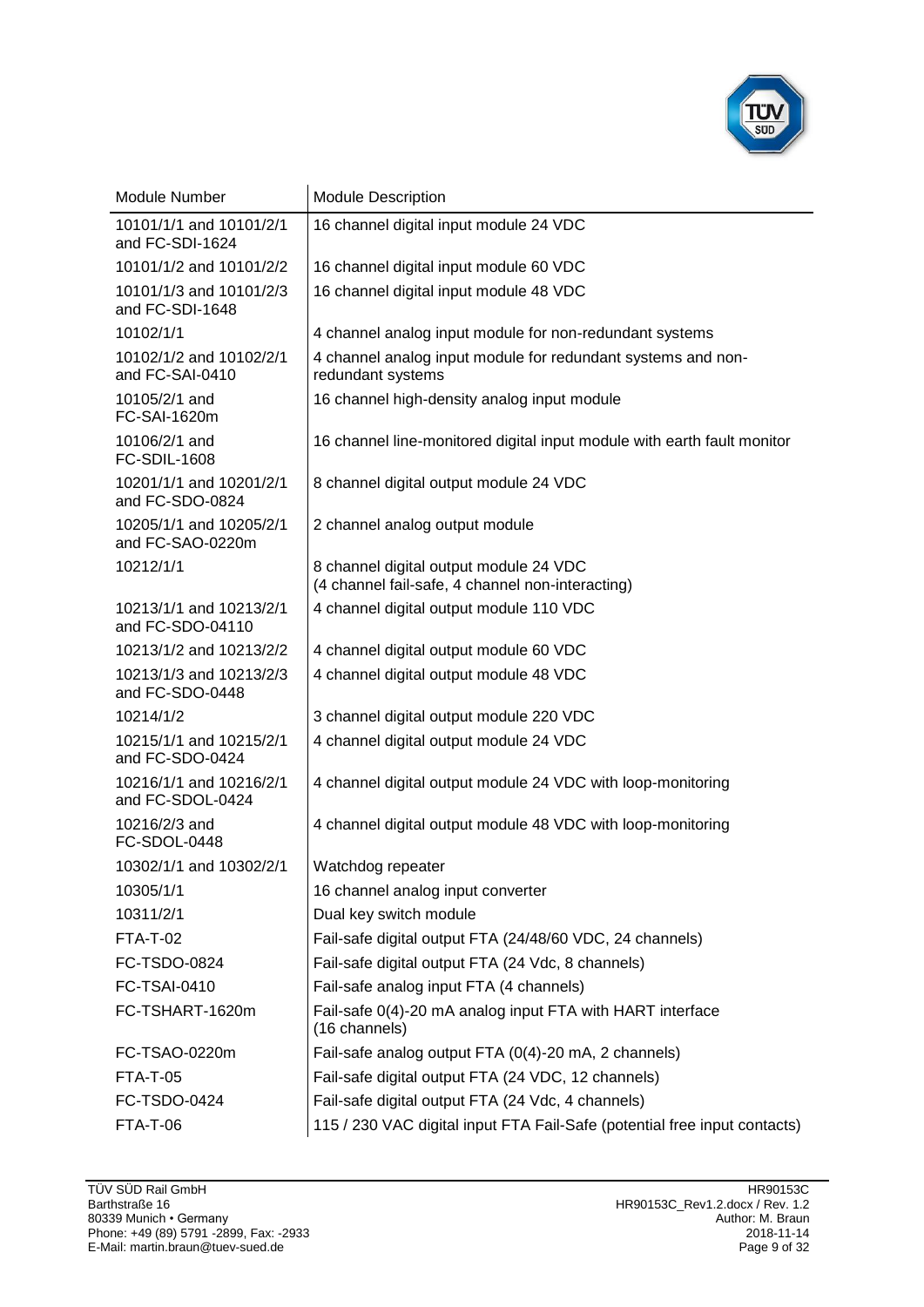

| Module Number        | <b>Module Description</b>                                                            |
|----------------------|--------------------------------------------------------------------------------------|
| <b>FTA-T-07</b>      | 115 / 230 VAC digital input FTA Fail-Safe,<br>power supply voltage supplied from FTA |
| <b>FTA-T-08</b>      | 4-channel digital output (Relay) FTA Fail Safe, 115/230 VAC                          |
| <b>FTA-T-09</b>      | 8 channel digital input FTA 115 VAC/DC passive Fail Safe                             |
| <b>FTA-T-13</b>      | 16 channel digital input FTA 24 VDC (current-limited),                               |
| <b>FTA-T-14</b>      | 16 channel analog input FTA, 0(4) - 20 mA                                            |
| FC-TSAI-1620m        | Fail-safe 0(4)-20 mA analog input FTA (16 channels)                                  |
| $FTA-T-15$           | 24 VDC to 30 VDC/1 A converter                                                       |
| FC-TPSU-2430         | 24 Vdc to 30 Vdc/1 A converter                                                       |
| <b>FTA-T-16</b>      | 16 channel active digital input FTA with line-monitoring                             |
| $FTA-T-17$           | 4 channel digital output (relay) FTA for SIL 3 applications                          |
| <b>FC-TSRO-0824</b>  | Safe digital output (relay) FTA for SIL 3 applications (8 channels)                  |
| FC-TSRO-08UNI        | Safe common external power relay output FTA for SIL3 applications<br>(8 channels)    |
| <b>FTA-T-18</b>      | Fail-safe Gas / Flame detector input                                                 |
| FC-TSGAS-1624        | Fail-safe Gas - Flame detector input FTA (0 - 20 mA, 16 channels)                    |
| <b>FTA-T-19</b>      | Fail-safe Fire detector input FTA with line monitoring                               |
| FC-TSFIRE-1624       | Fail-safe Fire detector input FTA with line monitoring<br>(24 Vdc, 16 channels)      |
| <b>FTA-T-21</b>      | Fail-safe digital input FTA (24/48/60 VDC, NAMUR, 16 channels)                       |
| FC-TSDI-16UNI        | Fail-safe digital input FTA (24/48 Vdc, NAMUR, 16 channels)                          |
| <b>FTA-T-23</b>      | 16 channel digital input FTA 24 VDC (current-limited),                               |
| <b>FC-TSDI-1624C</b> | Current-limited digital input FTA (24 Vdc, 16 channels)                              |
| <b>FTA-T-29</b>      | Fail safe active/passive digital input FTA 115V VAC/DC, 16 channels                  |
| FC-TSDI-16115        | Fail-safe active/passive digital input FTA (115 Vac/dc, 16 channels)                 |
| <b>FTA-T-35</b>      | Fail-Safe digital output FTA, current limited (24Vdc, 8 channels)                    |
| FC-TSDO-0824C        | Fail-safe digital output FTA, current limited (24 Vdc, 8 channels)                   |
| <b>FTA-T-36</b>      | Fail-Safe digital output FTA, current limited (24Vdc, 4 channels)                    |
| FC-TSDOL-0424C       | Fail-safe digital output FTA, Current limited (24 Vdc, 4 channels)                   |
| M24 - 20 HE          | 110 VAC / 220 VAC / 234 VAC to 24 VDC power supply unit                              |
| M24 - 12 HE          | 110 VAC / 220 VAC / 234 VAC to 24 VDC power supply unit                              |
| M48 - 10 HE          | 110 VAC / 220 VAC / 234 VAC to 48 VDC power supply unit                              |
| M60 - 5 HE           | 110 VAC / 220 VAC / 234 VAC to 48 / 60 VDC power supply unit                         |
| 1200 S 24 P067       | 110 VAC / 220 VAC / 234 VAC to 24 VDC power supply unit                              |
| <b>GK60</b>          | 24 VDC / 5 VDC power supply unit                                                     |
| 10300/1/1            | 24 VDC / 5 VDC power supply unit                                                     |
| 10303/1/1            | Power supply distribution module                                                     |
| FC-PSU-UNI2450U      | System Power Supply, input 115/230VAC output 24Vdc, 50A, UL508                       |
| FA-PSU-UNI2450U      | System PSU, input 115/230VAC output 24Vdc, 50A, UL508, ATEX                          |
| FC-PSU-UNI4825U      | System Power Supply, input 115/230VAC output 48Vdc, 25A, UL508                       |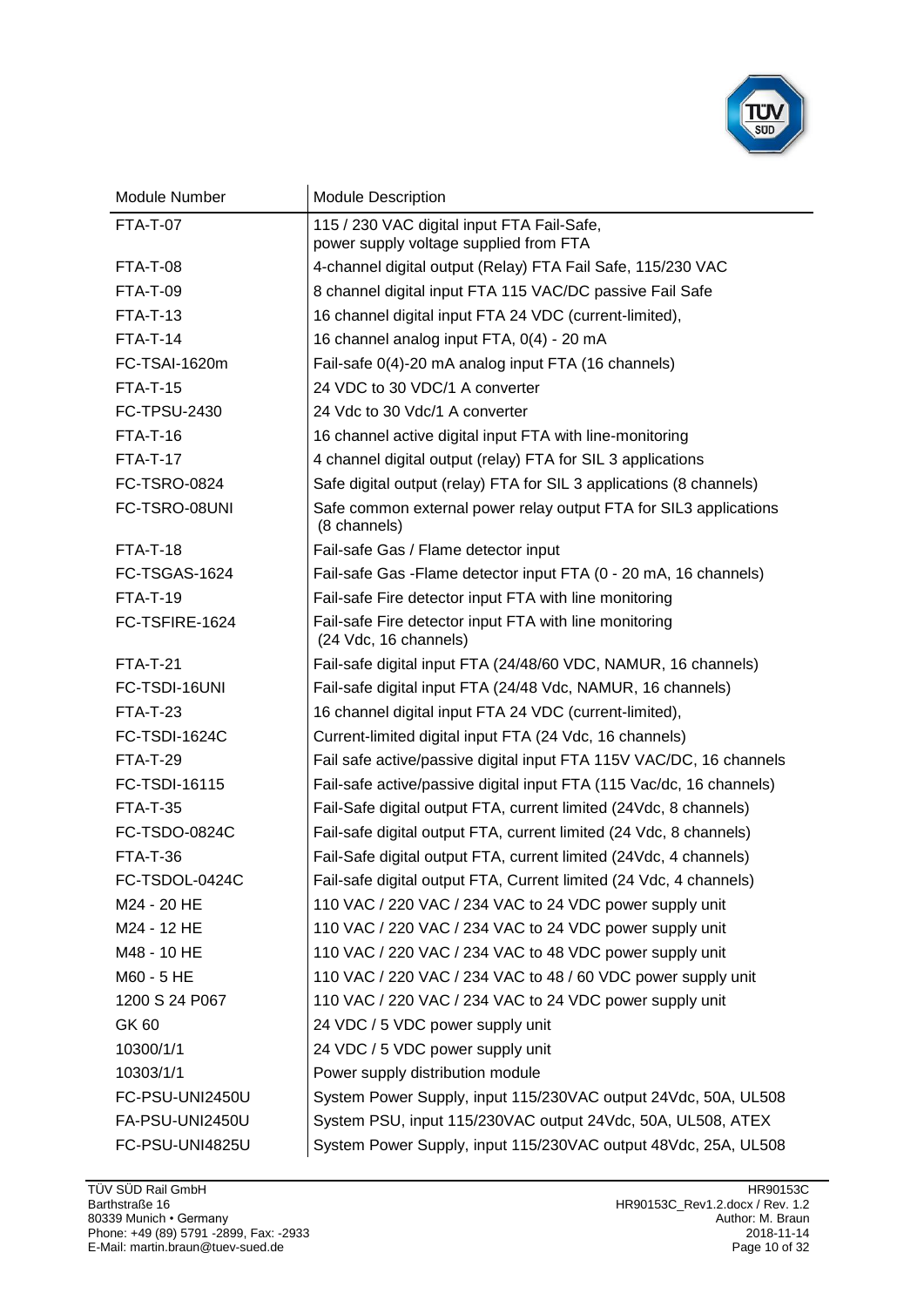

| Module Number    | <b>Module Description</b>                                      |
|------------------|----------------------------------------------------------------|
| FC-PSU-UNI6020U  | System Power Supply, input 115/230VAC output 60Vdc, 20A, UL508 |
| FC-PSU-UNI11011U | System PSU, input 115/230VAC output 110Vdc, 11A, UL508         |
| FC-PSU-UNI12010U | System PSU, input 115/230VAC output 120Vdc, 10A, UL508         |
| FC-FDOVP-2450    | System Power Supply input 24VDC output 24Vdc, 50A, UL 508      |

Details on withdrawn modules see current version of the "Fail Safe Control Hardware Manual".

*Table 3: Tested safety-related modules*

# <span id="page-10-0"></span>**2.1.4 Tested, non-interacting Modules**

The certified version of the operating system supports the following tested, non-safety-related and non-interacting modules:

| Module Number                             | <b>Module Description</b>                                          |
|-------------------------------------------|--------------------------------------------------------------------|
| 10006/1/1                                 | Diagnostic and battery module                                      |
| 10006/2/1                                 | Diagnostic and battery module with RTC clock                       |
| 10006/2/2                                 | Diagnostic and battery module with DCF clock                       |
| 10008/2/U                                 | FSC-SMM communication module (EPROM memory)                        |
| 10018/2/U                                 | FSC-SMM communication module (FLASH memory)                        |
| 10018/E/1 and 10018/E/E                   | Communication module Ethernet (FLASH memory)                       |
| 10008/3/P                                 | <b>FSC-PBUS communication module</b>                               |
| 10103/1/1                                 | 4 channel EExi intrinsically-safe input module                     |
| 10104/1/1 and 10104/2/1                   | 16 channel digital input module 24 VDC                             |
| 10206/1/1 and 10206/2/1<br>and FC-DO-1224 | 12 channel digital output module 24 VDC                            |
| 10207/1/1                                 | 8 channel EExi intrinsically-safe optocoupler output module 24 VDC |
| 10208/1/1                                 | 12 channel relay output module 24 VDC                              |
| 10208/2/1 and FC-RO-1024                  | 10 channel relay output module 24 VDC                              |
| 10209/1/1 and 10209/2/1<br>and FC-DO-1624 | 16 channel digital output module 24 VDC                            |
| <b>FTA-T-10</b>                           | 8 channel digital output (relay) FTA- NFS                          |
| <b>FTA-T-12</b>                           | 8 channel isolated digital input FTA-NFS (passive)                 |
| $FTA-T-20$                                | 8 channel digital output (relay contact) FTA (NO/NC)               |
| FC-TRO-0824                               | Digital output (relay contact) FTA (8 channels, NO/NC)             |

Details on withdrawn modules see current version of the "Fail Safe Control Hardware Manual".

*Table 4: Tested non-interacting modules*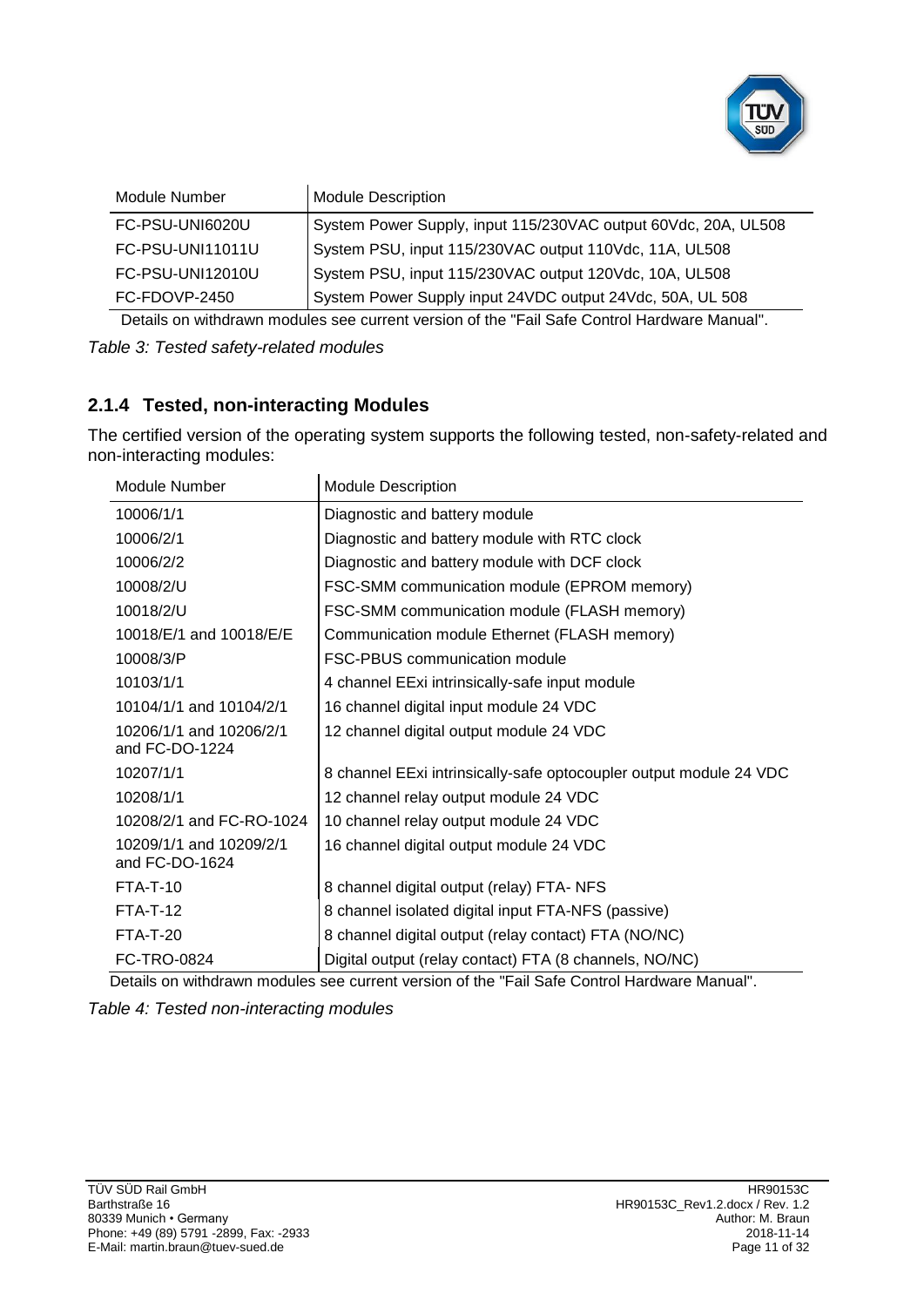

# **2.1.5 Mechanical and electrical parts**

The mechanical and electrical parts of the FSC Fail-Safe Controller System such as cabinet enclosure, backplanes, buses and system interconnecting cables are described in the current version of the "Fail Safe Control Hardware Manual".

# **2.1.6 Safety-Related Software Functions**

The certified version of the operating system supports the following tested software functions in safety-related applications:

- Reading and generating digital and analogue input and output signals
- Processing timer and counter data
- Processing the user program in function block mode
- Analogue value processing
- Calculation functions including floating point functions
- User-defined function blocks
- Equation blocks
- Communication, see chapter
	- [2.6.1](#page-19-0) [Safety-Related Communication \(FSC protocol](#page-19-0) and SafeNet protocol) and
	- [2.6.2](#page-19-1) [Safety-Related Communication \(RKE 3964R Protocol\)](#page-19-1)

# **2.1.7 Tested, non-interacting Software Functions**

The certified version of the operating system supports the following tested, non-safety-related but non-interacting software functions:

- Processing of multiplexed input / output signals
- Alarm sequences
- PID algorithm
- Sequence of event recording (SER)
- Communication, see chapter [2.6.3](#page-20-0) [Non-Safety-Related Communication](#page-20-0)
- Real Time Clock (RTC, DCF)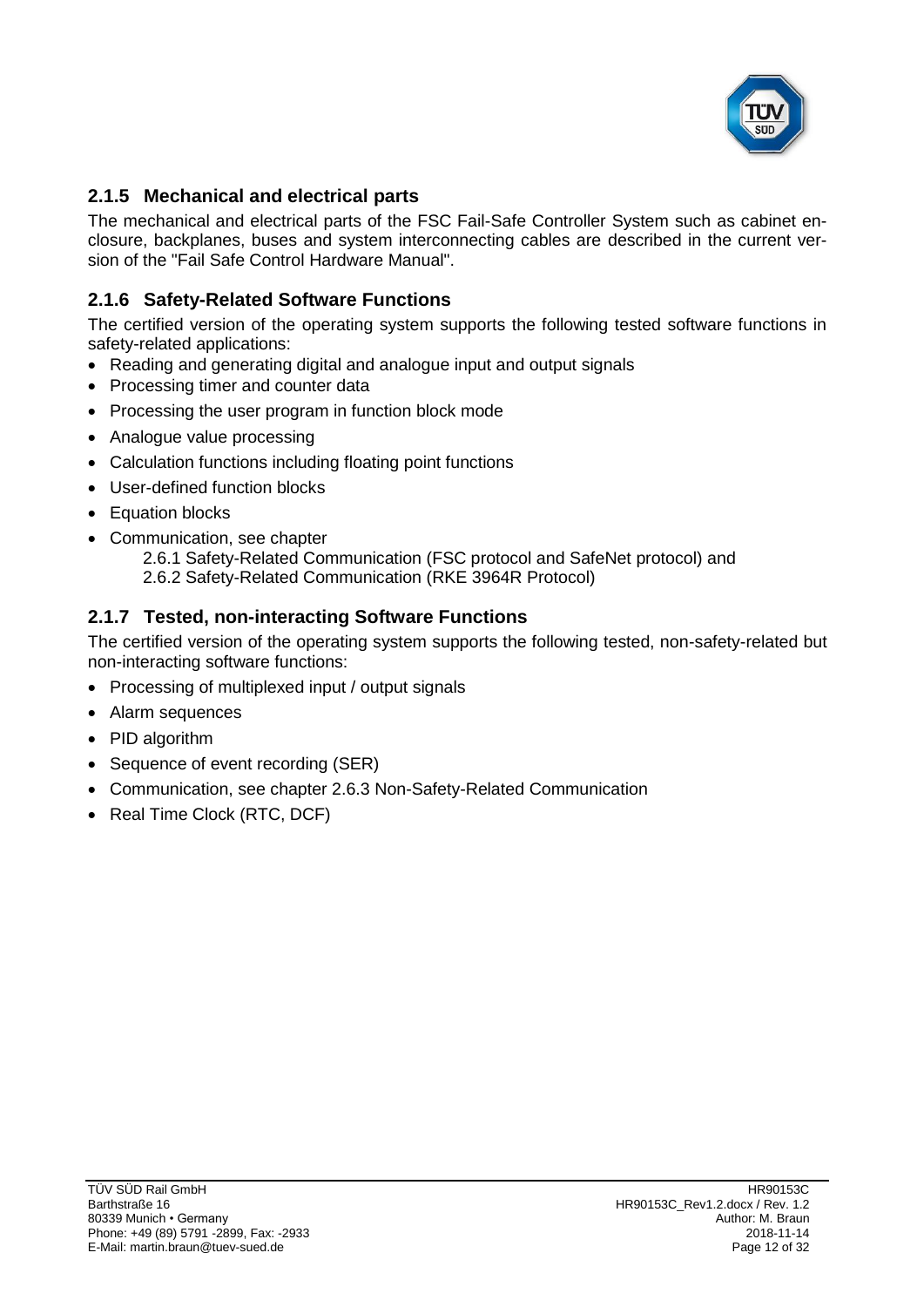

# **2.2 Certified System Configurations**

For safety-related operation of the [FSC Version](#page-0-5) 80x.x, a configuration in accordance with the Safety Integrity Level as per the following table shall be selected.

| <b>System</b>                                                                                                                   | single CP -<br>single I/O<br>(DMR, 1002 voting)                                                                                                                                                                                  | redundant CP -<br>single I/O<br>(QMR, 2004D voting)                                                                                                                                                                              | redundant CP -<br>redundant I/O<br>(QMR, 2004D voting)                                                                                                                                                                                                                                                                               |
|---------------------------------------------------------------------------------------------------------------------------------|----------------------------------------------------------------------------------------------------------------------------------------------------------------------------------------------------------------------------------|----------------------------------------------------------------------------------------------------------------------------------------------------------------------------------------------------------------------------------|--------------------------------------------------------------------------------------------------------------------------------------------------------------------------------------------------------------------------------------------------------------------------------------------------------------------------------------|
| Safety Integrity Level                                                                                                          | $SIL 1 - 3$                                                                                                                                                                                                                      | $SIL 1 - 3$                                                                                                                                                                                                                      | $SIL 1 - 3$                                                                                                                                                                                                                                                                                                                          |
| Number of central parts                                                                                                         | $\mathbf{1}$                                                                                                                                                                                                                     | $\overline{2}$                                                                                                                                                                                                                   | $\overline{2}$                                                                                                                                                                                                                                                                                                                       |
| Minimum number of<br><b>Bus Systems</b><br>(Note 2, VBD<br>10001/x/1)                                                           | 1                                                                                                                                                                                                                                | 1                                                                                                                                                                                                                                | $\overline{2}$                                                                                                                                                                                                                                                                                                                       |
| System response in the<br>event of faults, i.e. in-<br>ternal fault conditions<br>attributable to a central<br>part<br>(Note 3) | System shutdown                                                                                                                                                                                                                  | Shutdown of defective<br>central part and con-<br>tinued operation for<br>unlimited period using<br>intact central part<br>(Note 1).                                                                                             | Shutdown of defective<br>central part and con-<br>tinued operation for<br>unlimited period using<br>intact central part<br>(Note 1).                                                                                                                                                                                                 |
| System response in the<br>event of failure of fail-<br>safe input modules<br>(Note 3)                                           | Defective digital inputs<br>are read as "0 signal"<br>and in the case of ana-<br>log inputs, the config-<br>ured minimum limit is<br>used.<br>"System shutdown,<br>process group shut-<br>down or alarm" shall<br>be programmed. | Defective digital inputs<br>are read as "0 signal"<br>and in the case of ana-<br>log inputs, the config-<br>ured minimum limit is<br>used.<br>"System shutdown,<br>process group shut-<br>down or alarm" shall<br>be programmed. | The input signals rec-<br>ognized as defective<br>(set to "0" for digital<br>inputs and minimum<br>limit for analog inputs)<br>are overwritten by the<br>correct input signals<br>from the other central<br>part and an alarm is<br>generated.<br>"System shutdown,<br>process group shut-<br>down or alarm" shall<br>be programmed. |

Quad processor module 10020/1/1 and 10020/1/2 (dual processor):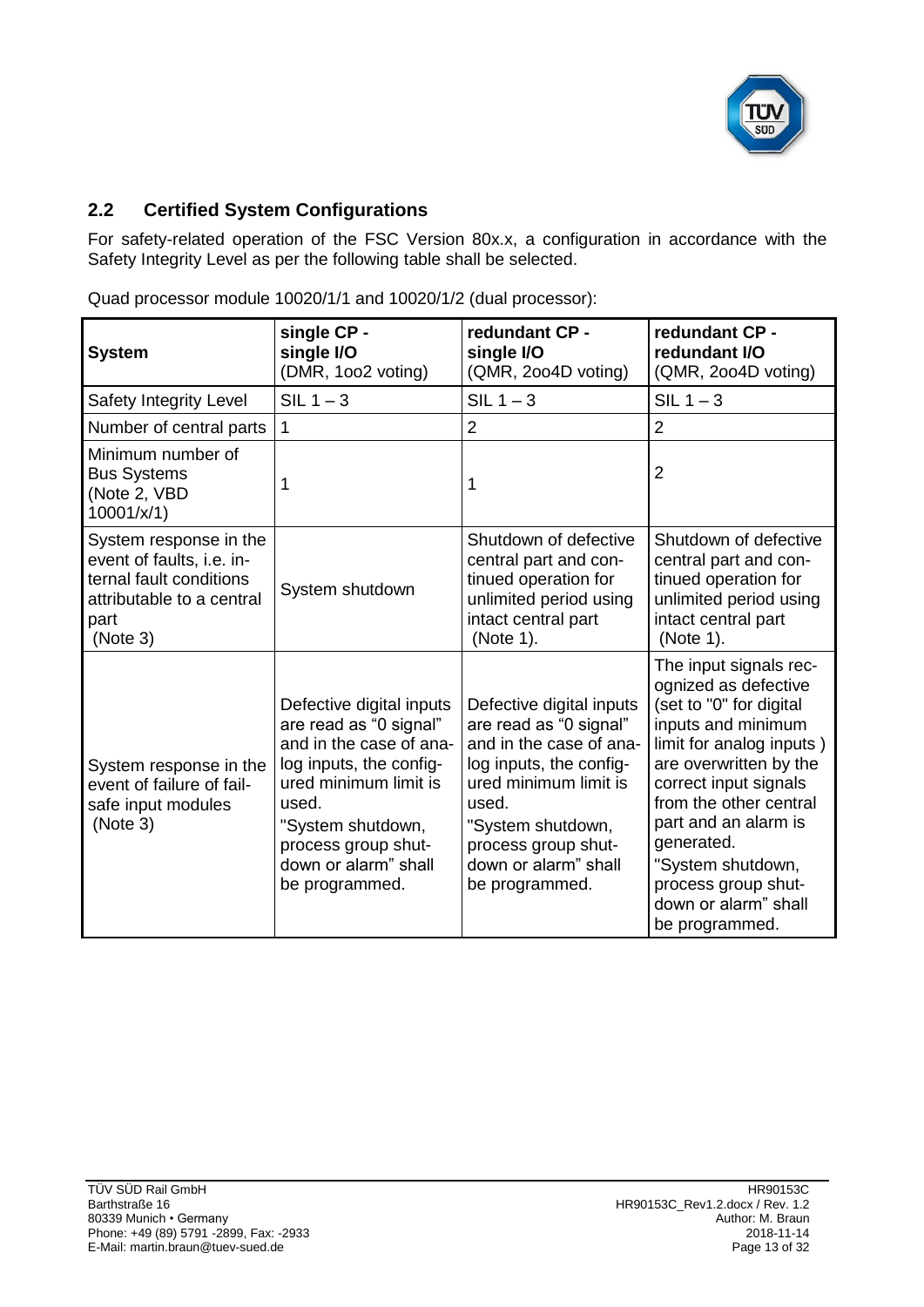

| <b>System</b>                                                                          | single CP -                                                                                                                                                                                                                                                                                                                              | redundant CP -                                                                                                                                                                                                                                                                                             | redundant CP -                                                                                                                                                                                                                                                                                                                                                                                                               |
|----------------------------------------------------------------------------------------|------------------------------------------------------------------------------------------------------------------------------------------------------------------------------------------------------------------------------------------------------------------------------------------------------------------------------------------|------------------------------------------------------------------------------------------------------------------------------------------------------------------------------------------------------------------------------------------------------------------------------------------------------------|------------------------------------------------------------------------------------------------------------------------------------------------------------------------------------------------------------------------------------------------------------------------------------------------------------------------------------------------------------------------------------------------------------------------------|
|                                                                                        | single I/O                                                                                                                                                                                                                                                                                                                               | single I/O                                                                                                                                                                                                                                                                                                 | redundant I/O                                                                                                                                                                                                                                                                                                                                                                                                                |
|                                                                                        | (DMR, 1002 voting)                                                                                                                                                                                                                                                                                                                       | (QMR, 2004D voting)                                                                                                                                                                                                                                                                                        | (QMR, 2004D voting)                                                                                                                                                                                                                                                                                                                                                                                                          |
| System response in the<br>event of failure of fail-<br>safe output modules<br>(Note 3) | Depending on the lo-<br>cality of the fault, the<br>system responds as<br>follows:<br>• Group shutdown of<br>the channel con-<br>cerned with contin-<br>ued operation for a<br>period of time de-<br>fined by the manu-<br>facturers PFD calcu-<br>lation for a specific<br>system of the chan-<br>nel concerned or<br>• System shutdown | Depending on the lo-<br>cality of the fault, the<br>system responds as<br>follows:<br>• Group shutdown of<br>the channel con-<br>cerned with contin-<br>ued operation for a<br>period of time de-<br>fined by the manu-<br>facturers PFD calcu-<br>lation for a specific<br>system or<br>• System shutdown | Depending on the lo-<br>cality of the fault, the<br>system responds as<br>follows:<br>• Group shutdown of<br>the channel con-<br>cerned with contin-<br>ued operation for a<br>period of time de-<br>fined by the manu-<br>facturers PFD calcu-<br>lation for a specific<br>system or<br>• Shutdown of the<br>affected central part<br>Continued operation<br>for unlimited period of<br>time using intact cen-<br>tral part |

*Table 5: Quad processor module 10020/1/1 and 10020/1/2 (dual processor)*

- Note 1: Faults in redundant central parts, which are detected and localised by self-tests result in single-central part operation with an unlimited time period. The mode of operation; single or redundant does not influence the coverage of self-tests. The self-test interval is not extended for single-central part operation. The self-test interval shall be less than the fault tolerance period of the process (PST).
- Note 2: Multiple VBD Bus systems may be used for expansion and I/O segregation.
- Note 3: For detailed Information see the current version of the FSC Safety Manual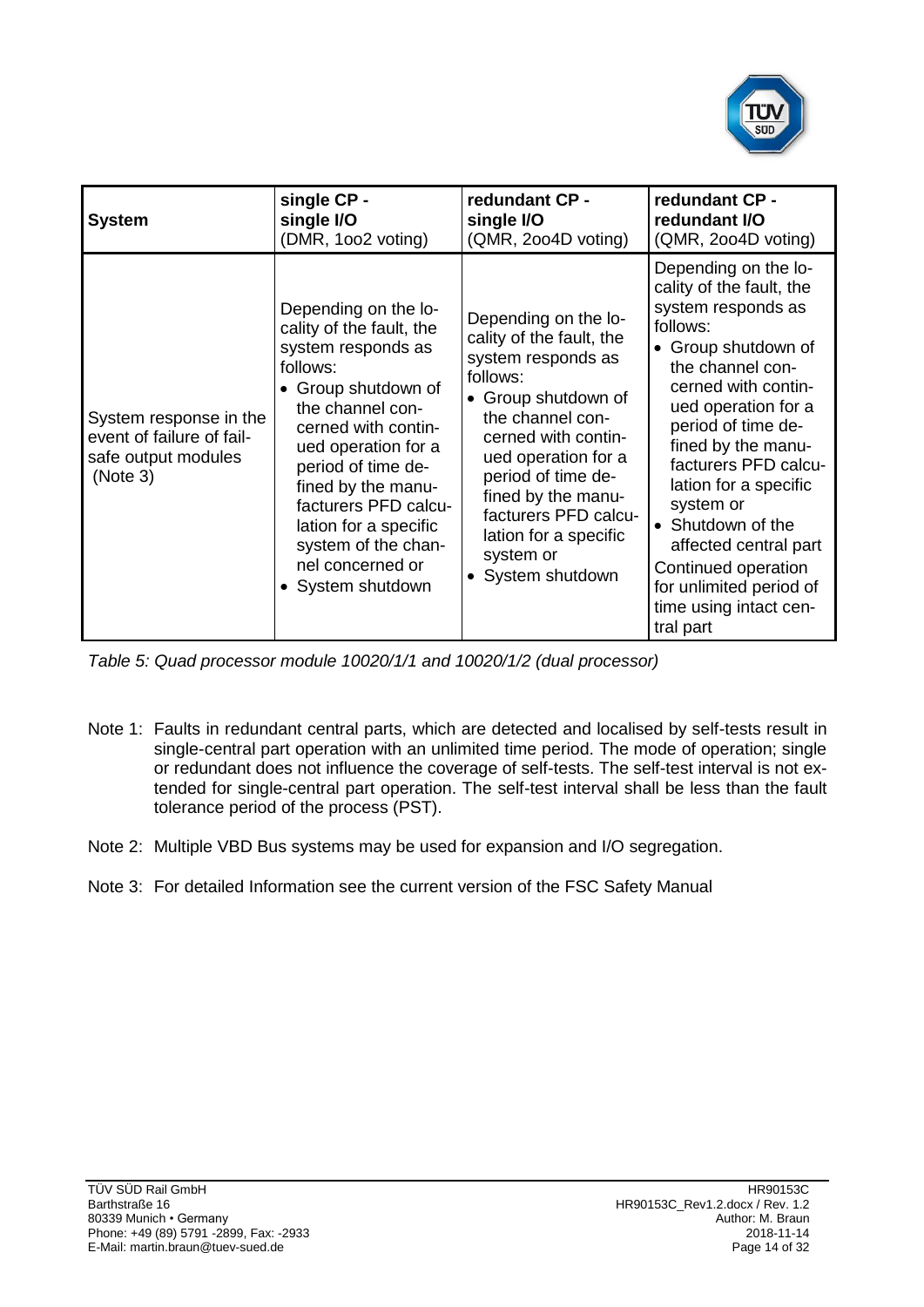

| <b>System</b>                                                                                                                                            | single CP -<br>single I/O (1001D) | redundant CP -<br>single I/O (1002D)                                                                                                                                                                                                                                                                                                                                                                                                                                                                                                                                                                                                                                                           | redundant CP - redun-<br>dant I/O (1002D) |
|----------------------------------------------------------------------------------------------------------------------------------------------------------|-----------------------------------|------------------------------------------------------------------------------------------------------------------------------------------------------------------------------------------------------------------------------------------------------------------------------------------------------------------------------------------------------------------------------------------------------------------------------------------------------------------------------------------------------------------------------------------------------------------------------------------------------------------------------------------------------------------------------------------------|-------------------------------------------|
| Safety Integrity<br>Level                                                                                                                                | $SIL$ 1 - 3                       | $SIL$ 1 - 2<br><b>SIL 1 - 3</b>                                                                                                                                                                                                                                                                                                                                                                                                                                                                                                                                                                                                                                                                |                                           |
| Number of cen-<br>tral parts                                                                                                                             | 1                                 | $\overline{2}$                                                                                                                                                                                                                                                                                                                                                                                                                                                                                                                                                                                                                                                                                 | $\overline{2}$                            |
| Minimum num-<br>ber of Bus Sys-<br>tems (Note 6)<br>(VBD 10001/x/1)                                                                                      | 1                                 | 1                                                                                                                                                                                                                                                                                                                                                                                                                                                                                                                                                                                                                                                                                              | $\overline{2}$                            |
| System re-<br>sponse in the<br>event of localis-<br>able faults, i.e.<br>internal fault<br>conditions at-<br>tributable to a<br>central part<br>(Note 5) | System shutdown                   | SIL 1 - 2:<br>Shutdown of defective central part and continued opera-<br>tion for unlimited period using intact central part.<br><b>SIL 3:</b><br>Possible system response:<br>• Shutdown of defective central part and single-channel<br>operation for a period of time defined by the manufac-<br>turers PFD calculation for a specific system.<br>(Note 4)<br>System shutdown can be programmed by means of us-<br>er program.                                                                                                                                                                                                                                                              |                                           |
| System re-<br>sponse in the<br>event of I/O<br>comparison er-<br>rors (non-<br>localisable)<br>Input compari-<br>son                                     |                                   | In the event of input signals recognised as inconsistent by<br>comparison, the system switches to the safe condition of<br>the affected input and indicates this by a system flag.<br>The fault response "System shutdown, process group<br>shutdown or alarm" shall be programmed.<br>Or if<br>• the process is continuously monitored by an operator<br><b>AND</b><br>• the process safety time is sufficiently long to insure<br>manual shutdown<br><b>AND</b><br>• the operator has sufficient means to monitor and shut-<br>down the process independent of the FSC system<br><b>AND</b><br>• the fault is annunciated by fail-safe means<br>manual reaction and shutdown is permissible. |                                           |

Central processing unit 10002/1/2 and 10012/1/2 (single processor):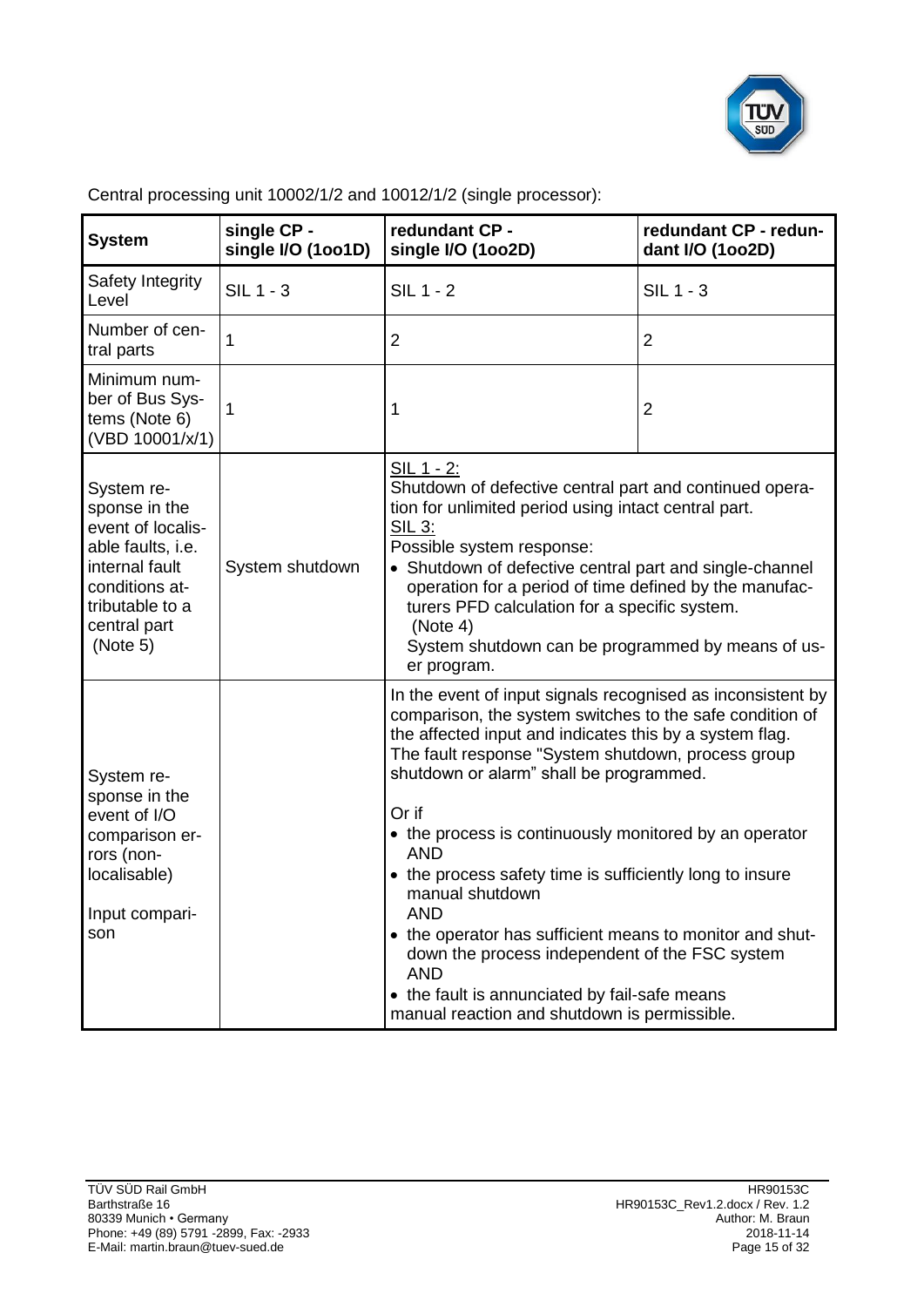

| <b>System</b>                                                                                                 | single CP -<br>single I/O (1001D)                                                                                                                                      | redundant CP -<br>single I/O (1002D)                                                                                                                                                                                                                                                                                                                                                                                                                                                                                                                                            | redundant CP - redun-<br>dant I/O (1002D)                                                                                                                                                                                                                                                                                                                                                                                |
|---------------------------------------------------------------------------------------------------------------|------------------------------------------------------------------------------------------------------------------------------------------------------------------------|---------------------------------------------------------------------------------------------------------------------------------------------------------------------------------------------------------------------------------------------------------------------------------------------------------------------------------------------------------------------------------------------------------------------------------------------------------------------------------------------------------------------------------------------------------------------------------|--------------------------------------------------------------------------------------------------------------------------------------------------------------------------------------------------------------------------------------------------------------------------------------------------------------------------------------------------------------------------------------------------------------------------|
| System re-<br>sponse in the<br>event of I/O<br>comparison er-                                                 |                                                                                                                                                                        | An output comparison error is indicated by a system flag.<br>The fault response "System shutdown, process group<br>shutdown or alarm" shall be programmed.<br><b>SIL2: IF</b><br>• the process is continuously monitored by an operator<br><b>AND</b><br>• the process safety time is sufficiently long to insure<br>manual shutdown<br><b>AND</b><br>• the operator has sufficient means to monitor and shut-<br>down the process independent of the FSC system<br><b>AND</b><br>• the fault is annunciated by fail-safe means<br>manual reaction and shutdown is permissible. |                                                                                                                                                                                                                                                                                                                                                                                                                          |
| rors (non-<br>localisable)<br>Output compari-<br>son                                                          |                                                                                                                                                                        |                                                                                                                                                                                                                                                                                                                                                                                                                                                                                                                                                                                 |                                                                                                                                                                                                                                                                                                                                                                                                                          |
|                                                                                                               |                                                                                                                                                                        | SIL3: System shutdown                                                                                                                                                                                                                                                                                                                                                                                                                                                                                                                                                           |                                                                                                                                                                                                                                                                                                                                                                                                                          |
| System re-<br>sponse in the<br>event of failure<br>of fail-safe out-<br>put modules<br>(localisable<br>fault) | Depending on the<br>locality of the fault,<br>the system re-<br>sponds as follows:<br>• Shutdown of out-<br>put signal or<br>Group shutdown<br>or<br>• System shutdown | Depending on the locality of the<br>fault, the system responds as<br>follows:<br>• Shutdown of output signal of<br>the channel concerned or<br>• Group shutdown of the chan-<br>nel concerned<br>• System shutdown                                                                                                                                                                                                                                                                                                                                                              | Depending on the locali-<br>ty of the fault, the sys-<br>tem responds as fol-<br>lows:<br>• Shutdown of output<br>signal of the channel<br>concerned or<br>• Group shutdown of<br>the channel con-<br>cerned or<br>• Shutdown of the af-<br>fected central part<br><u>SIL 3:</u><br>Continued operation for<br>a period of time defined<br>by the manufacturers<br>PFD calculation for a<br>specific system.<br>(Note 4) |
|                                                                                                               | Process group<br>shutdown or system<br>shutdown shall be<br>programmed.                                                                                                | Process group shutdown or<br>system shutdown shall be pro-<br>grammed.                                                                                                                                                                                                                                                                                                                                                                                                                                                                                                          | Process group shut-<br>down or system shut-<br>down shall be pro-<br>grammed.                                                                                                                                                                                                                                                                                                                                            |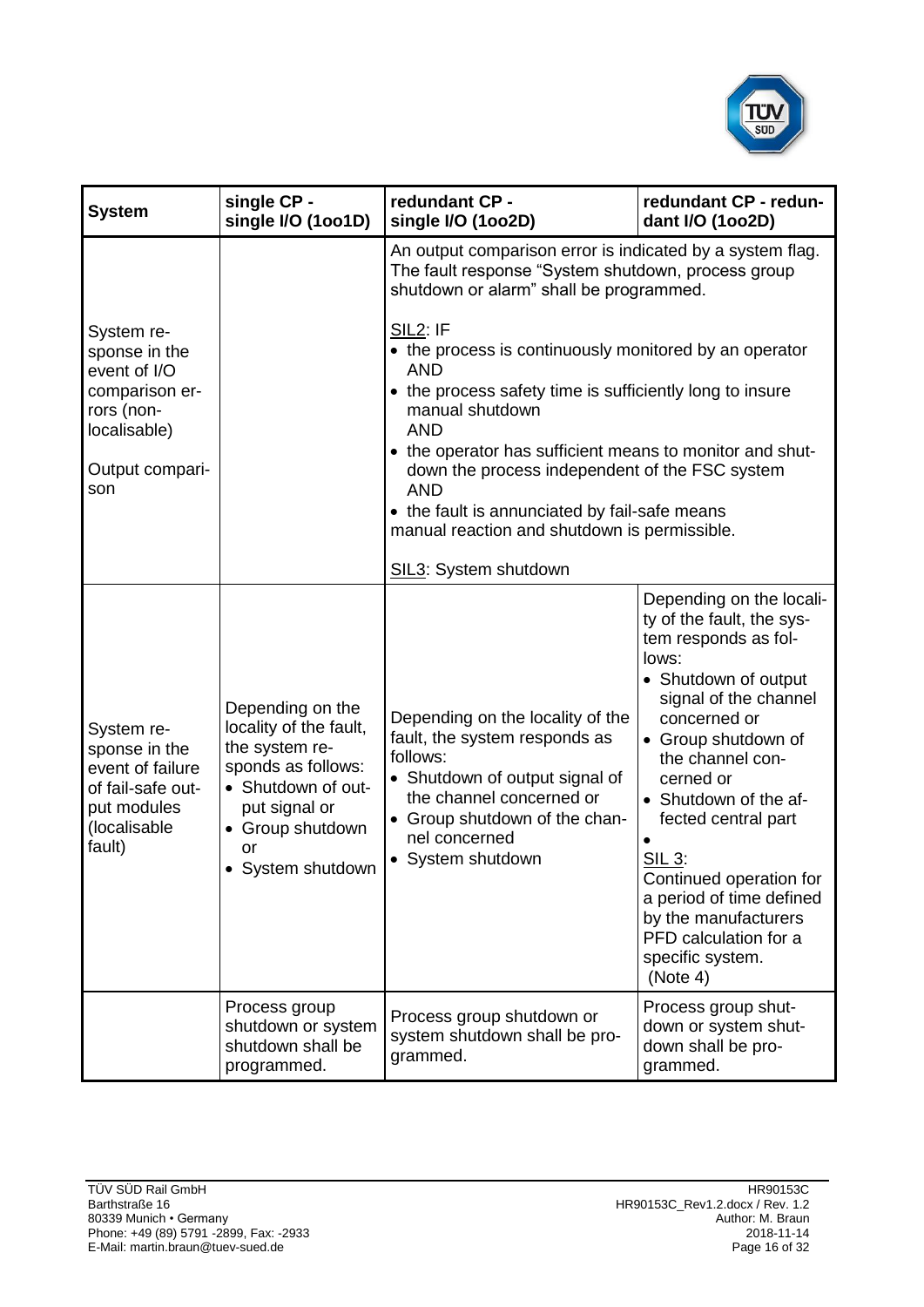

| <b>System</b>                                                                                               | single CP -                                                                                                                                                                                                                               | redundant CP -                                                                                                                                                                                                                                                                                                                                                                                                                                                                                                                                                                                                                                                                | redundant CP - redun-                                                                                                                                                                                                                                                                                                                                                                                                               |
|-------------------------------------------------------------------------------------------------------------|-------------------------------------------------------------------------------------------------------------------------------------------------------------------------------------------------------------------------------------------|-------------------------------------------------------------------------------------------------------------------------------------------------------------------------------------------------------------------------------------------------------------------------------------------------------------------------------------------------------------------------------------------------------------------------------------------------------------------------------------------------------------------------------------------------------------------------------------------------------------------------------------------------------------------------------|-------------------------------------------------------------------------------------------------------------------------------------------------------------------------------------------------------------------------------------------------------------------------------------------------------------------------------------------------------------------------------------------------------------------------------------|
|                                                                                                             | single I/O (1001D)                                                                                                                                                                                                                        | single I/O (1002D)                                                                                                                                                                                                                                                                                                                                                                                                                                                                                                                                                                                                                                                            | dant I/O (1002D)                                                                                                                                                                                                                                                                                                                                                                                                                    |
| System re-<br>sponse in the<br>event of failure<br>of fail-safe input<br>modules<br>(localisable<br>faults) | Defective digital<br>inputs are read as<br>"0 signal" and in the<br>case of analogue<br>inputs, the config-<br>ured minimum limit<br>is adopted.<br>"System shutdown,<br>process group<br>shutdown or alarm"<br>shall be pro-<br>grammed. | Defective digital inputs are read<br>as "0 signal" and in the case of<br>analogue inputs, the configured<br>minimum limit is adopted.<br>The fault response "System<br>shutdown, process group shut-<br>down or alarm shall be pro-<br>grammed<br>OR if<br>• the process is continuously<br>monitored by an operator<br><b>AND</b><br>• the process safety time is<br>sufficiently long to insure<br>manual shutdown<br><b>AND</b><br>• the operator has sufficient<br>means to monitor and shut-<br>down the process independ-<br>ent of the FSC system<br><b>AND</b><br>• the fault is annunciated by<br>fail-safe means<br>manual reaction and shutdown<br>is permissible. | The input signals recog-<br>nised as defective are<br>overwritten by the cor-<br>rect input signals from<br>the other channel and<br>an error message is<br>generated.<br>The fault response<br>"Process group shut-<br>down or alarm" with con-<br>tinued operation for a<br>period of time defined by<br>the manufacturers PFD<br>calculation for a specific<br>system (Note 4) or "Sys-<br>tem shutdown" shall be<br>programmed. |

*Table 6: Central processing unit 10002/1/2 and 10012/1/2 (single processor)*

Note 4: Faults in redundant central parts which are detected and localised by the self-tests result in single-central part operation for a limited time period. The mode of operation; single or redundant does not influence the coverage of the self-tests. The self-test interval is not extended for singlecentral part operation. The self-test interval shall be less than the fault tolerance period of the process (PST).

The fail-to-danger-rate of an application including sensors and positioners at the controller's ascertained MTBF figures and fault coverage rates are not significantly increased by single-channel operation for a limited period. This period has to be defined by the manufacturers PFD calculation for a specific system

The calculated maximum duration for single-central part operation depends on the specific process concerned and must be specified individually for each application. On the FSC system, this is specified by means of the system parameter "Interval time between faults".

Note 5: SIL 1- 2: All faults which are only detected by comparing the internal system statuses of the two central parts and cannot be localised result in a system alarm

SIL 3: For central parts and output failures all faults which are only detected by comparing the internal system statuses of the two central parts and cannot be localised result in immediate shutdown of the system.

Note 6: Multiple VBD Bus systems may be used for expansion and I/O segregation.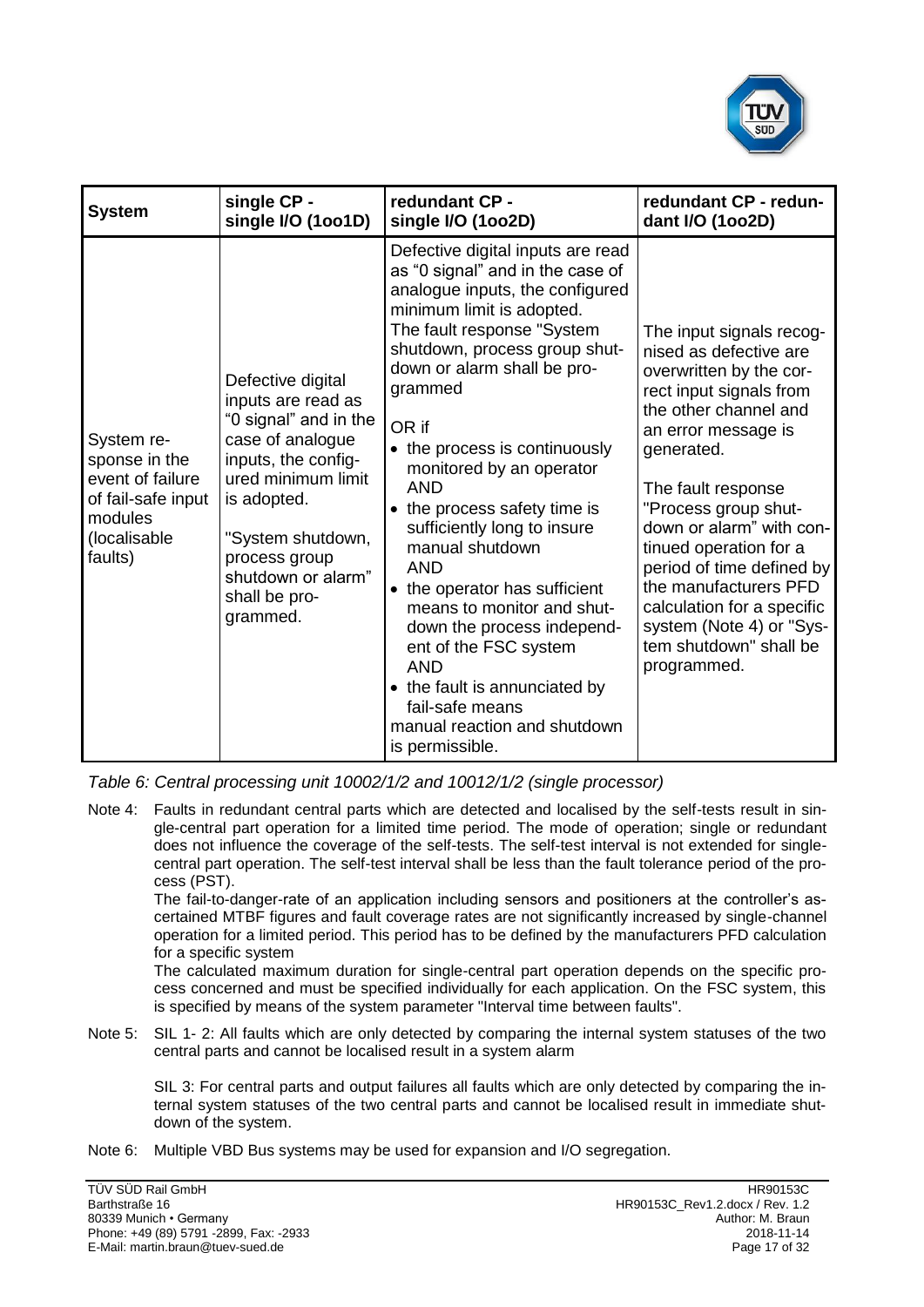

## **2.3 Reconfiguration**

The reconfiguration options possible and permissible depend on the safety classification applicable in each case and the system configuration.

In the event of faults on a safety-related input module, the input signal concerned is masked out (input signal set to zero, error flag set). In the event of faults on a safety-related output module, a sub-process shutdown is performed if a sub-process has been configured to which the output concerned belongs.

The following table illustrates the relationship between the defined system configuration and the permissible reconfiguration in the event of faults, which are not covered by the above fault responses to peripheral faults. In particular, this includes central part faults and faults on the vertical and horizontal busses as well as faults on safety-related output modules if no sub-processes have been configured.

| <b>System Configuration</b>       | Reconfiguration                                                                                                                                                                   | <b>Action After Elimination of</b><br>Fault                                  |
|-----------------------------------|-----------------------------------------------------------------------------------------------------------------------------------------------------------------------------------|------------------------------------------------------------------------------|
| single CP -<br>single I/O         | System shutdown                                                                                                                                                                   | Restart after clearance from<br>the operator                                 |
| redundant CP -<br>single I/O      | single CP - single I/O in the event<br>of faults on the central part.<br>System shutdown or process group<br>shutdown in the event of faults on a<br>safety-related output module | redundant CP -<br>single I/O<br>Restart after clearance from<br>the operator |
| redundant $CP -$<br>redundant I/O | single CP -<br>single I/O                                                                                                                                                         | redundant CP -<br>redundant I/O                                              |

Re-activation of subsystems after repair is possible while the system is running. In such cases, the restarted central part copies the data from the running system. The operator should treat all error messages on start-up with particular caution.

# **2.4 Mixed Configurations**

In order to provide greater capability of process-specific risk analysis and allocation of process signals to specific Safety Integrity Level, the FSC system offers the facility of mixed configuration. The mixed configuration "redundant CP - redundant I/O" / "redundant CP - single I/O)" allow processing signals of the Safety Integrity Level up to and including SIL 3.

# **2.5 Possible Wiring Alternatives for Safety Integrity Level SIL 1 to SIL 3**

#### **2.5.1 Inputs**

For SIL 3 with redundant inputs, the input modules of both channels shall be used. Safety-related process variables shall be read from both busses.

If fail-safe sensors are used for SIL 3 with single I/O, one controller input for each safety-related process signal is sufficient. Programming and connection of inputs for non fail-safe sensors is explained in detail in the Appendix C "Safety-Related Inputs with Non-Fail-Safe Sensors" of the current FSC Software Manual.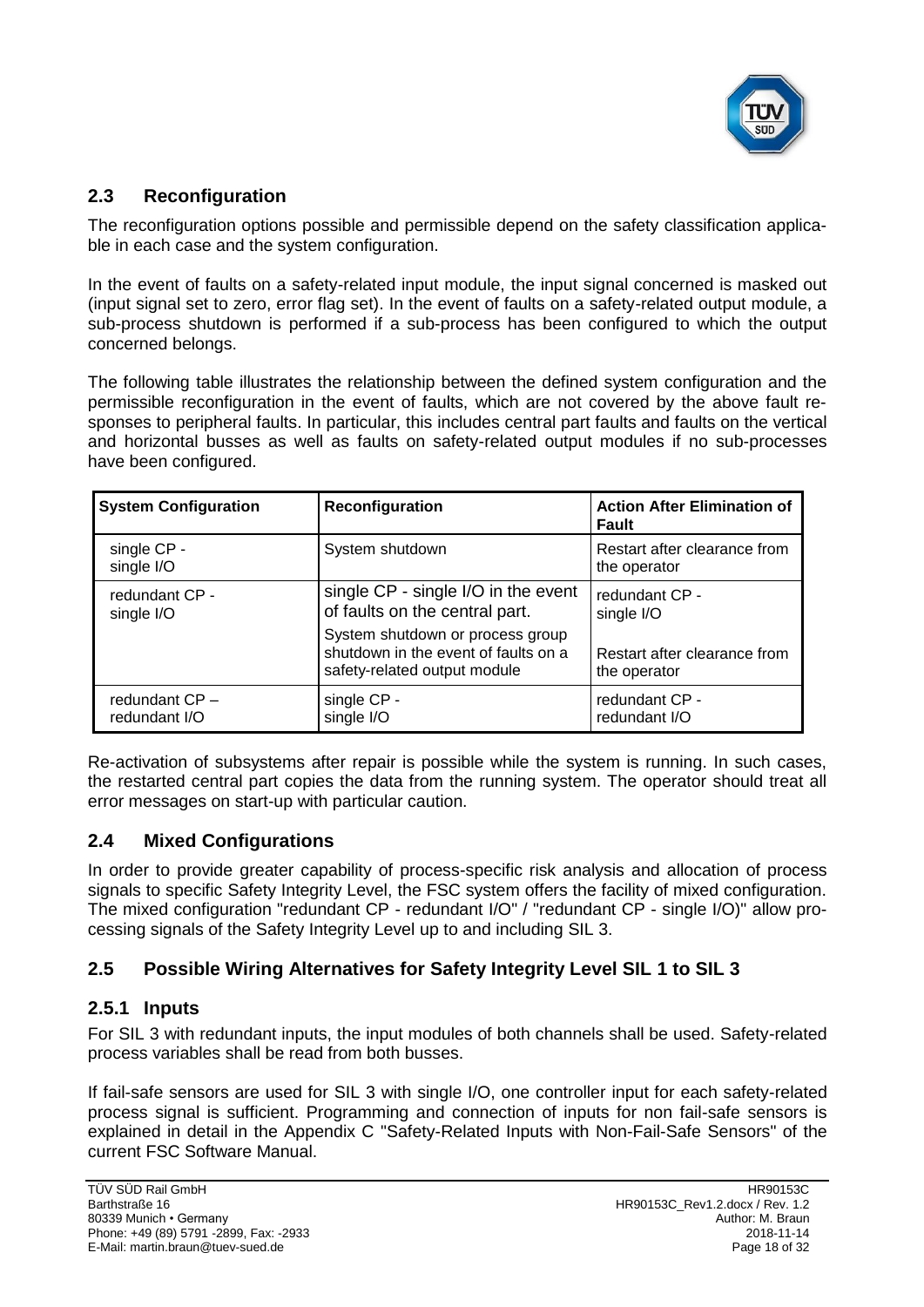

# **2.5.2 Outputs**

The shutdown circuits in safety-related applications shall always take the form of dual independent circuits. In single I/O configurations up to and including SIL 3 this is provided by connection of the output signal in series with the integrated secondary means of deenergization (group shutdown or total shutdown via watchdog) on the safety related output modules.

In order to increase availability, in the system configuration "redundant CP - redundant I/O", the outputs of both channels are connected in parallel.

In accordance with the application-specific standards, it is assumed that for SIL 3 applications, redundant actuators will normally be used, each of which is capable of bringing the process to a safe condition.

# **2.6 Communication**

The certified version of the operating system supports the following communication protocols:

| <b>Data Transmission Protocol</b>                                                                                                                                                                                                                                                        | <b>Transmission of Safety-</b><br><b>Related Data Permissible?</b> |
|------------------------------------------------------------------------------------------------------------------------------------------------------------------------------------------------------------------------------------------------------------------------------------------|--------------------------------------------------------------------|
| FSC protocol for communication between two redundant central parts<br>(up to SIL 3)                                                                                                                                                                                                      | Yes                                                                |
| FSC protocol for communication (multi-drop and point to point) be-<br>tween FSC systems where one of the peers is running on a FSC<br>release $<$ R800.x (up to SIL 3)                                                                                                                   | Yes                                                                |
| SafeNet protocol for communication (multi-drop only) between FSC<br>systems that are running on a FSC release >= R800.2 (up to SIL 3)                                                                                                                                                    | Yes                                                                |
| SafeNet protocol for communication (multi-drop only) between FSC<br>systems that are running on a FSC release >= R801.1 and Safety<br>Manager systems that are running on a Safety Manager release<br>>= R161.1 (up to SIL 3), restriction on compatibility see 5.5.2                    | Yes                                                                |
| Modified RKE3964R protocol for communication (point to point) via<br>public telecommunication services (up to SIL 2) with extra measures<br>for data integrity in the application program via the FLD modules:<br>MASTER 1, FIRST ISSUE, 07-26-1998<br>SLAVE 62, FIRST ISSUE, 07-26-1998 | Yes                                                                |
| Communication via standard RKE3964R protocol                                                                                                                                                                                                                                             | <b>No</b>                                                          |
| Communication with FSC Navigator                                                                                                                                                                                                                                                         | N <sub>o</sub>                                                     |
| Transmission of data from and to peripheral systems (printer, process<br>control system, etc.)                                                                                                                                                                                           | N <sub>0</sub>                                                     |
| Communication via Modbus (RTU)                                                                                                                                                                                                                                                           | N <sub>o</sub>                                                     |
| Communication via Universal Control Network (UCN) with the<br><b>HONEYWELL Total Plant Solution System</b>                                                                                                                                                                               | No                                                                 |
| Communication via Ethernet with the HONEYWELL Experion PKS<br>system and Plantscape system                                                                                                                                                                                               | <b>No</b>                                                          |
| Communication via PBUS with the ABB Automation Contronic E/S<br>process control system                                                                                                                                                                                                   | <b>No</b>                                                          |

*Table 7: Supported communication protocols*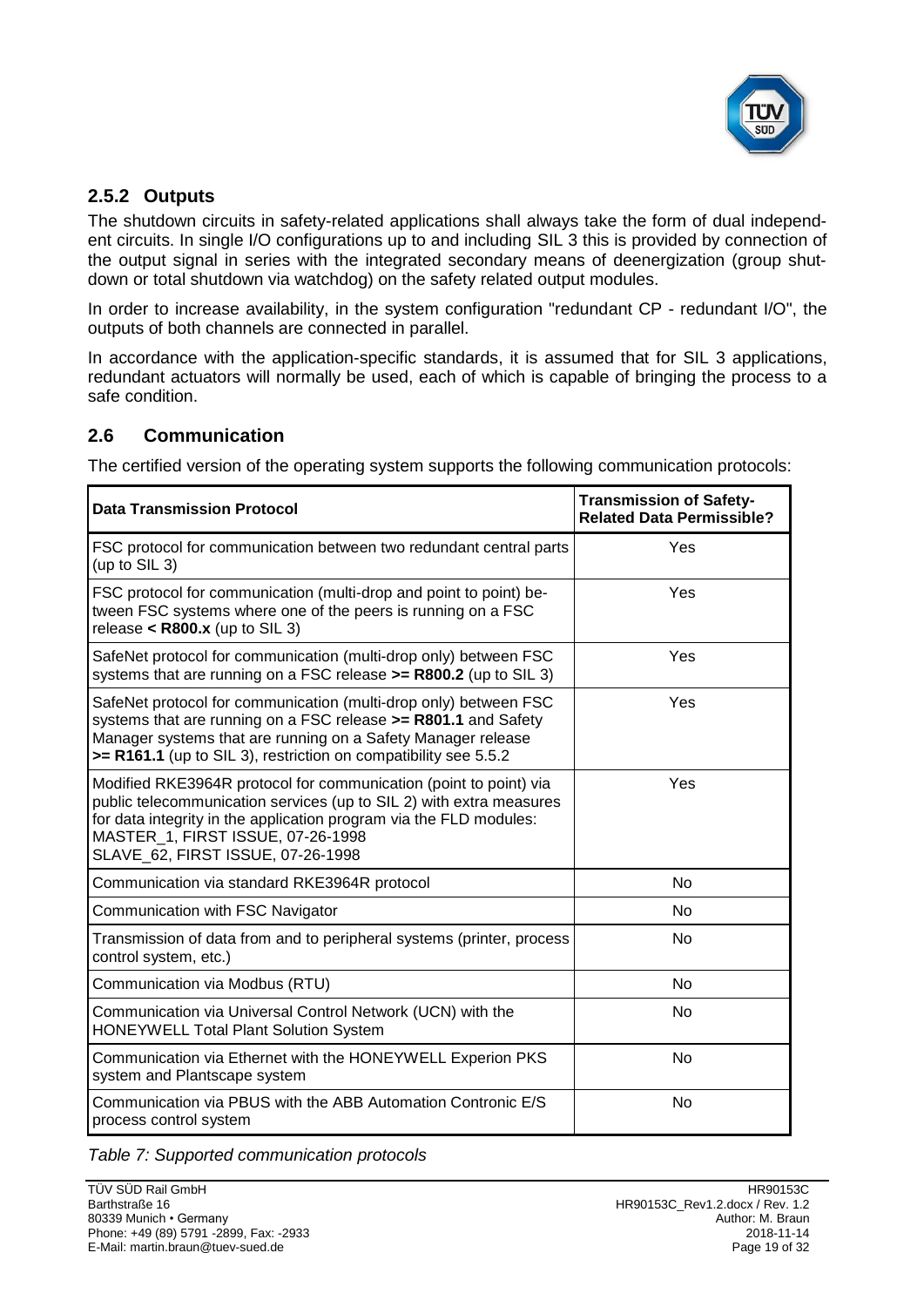

# <span id="page-19-0"></span>**2.6.1 Safety-Related Communication (FSC protocol and SafeNet protocol)**

The FSC system permits distributed configuration of safety-related systems. In such cases, two basically different communications structures between the individual FSC systems can be constructed:

- point to point links (on FSC-FSC protocol, only)
- multi-drop links

Both communications structures can be used within the same system configuration. To assist communication in such a network, one system can be configured as a communications server.

The complete communications route including non-safety-related transmission components such as modems or fibre-optic cable links are covered by the safety procedures used.

The safety-related data (marker bytes and register bytes) to be transmitted between the FSC systems shall be identified as such during the parameterisation process.

The transmission times inherent in communication have the effect of lengthening the fault response times of the relevant FSC systems. The increased fault response time must be taken into account and shall not exceed the process safety time of the application concerned.

Additional important information on FSC communication is given in the FSC Safety Manual.

#### <span id="page-19-1"></span>**2.6.2 Safety-Related Communication (RKE 3964R Protocol)**

To establish communication via public telecommunication services the modified RKE 3964R protocol together with extra measures for data integrity in the application program can be used to exchange safety related data up to SIL 2.

The extra measures must be programmed via the FSC logic functions and must fulfil following requirements:

- Timing integrity
- Address integrity
- Data integrity
- Wrong sequence of telegrams

Unlike the regular FSC protocol, these requirements are not implicitly covered with the standard RKE 3964R communication protocol, but must be programmed via the FSC logic functions realised with the modules MASTER\_1 and SLAVE\_62.

The RKE protocol is a Point to Point protocol, and cannot be used for multi-drop communications.

The complete communications route including non-safety-related transmission components such as modems or fiber-optic cable links are covered by the safety procedures used.

The safety-related data (marker bytes and register bytes) to be transmitted between the FSC systems shall be identified as such during the parameterisation process.

The transmission times inherent in communication have the effect of lengthening the fault response times of the relevant FSC systems. The increased fault response time must be taken into account and shall not exceed the process safety time of the application concerned.

Additional important information on RKE 3964R communication is given in the FSC Safety Manual.

Note: If safety relevant communication is used the FSC-FSC protocol is preferred because all safety checks are implemented in the system software.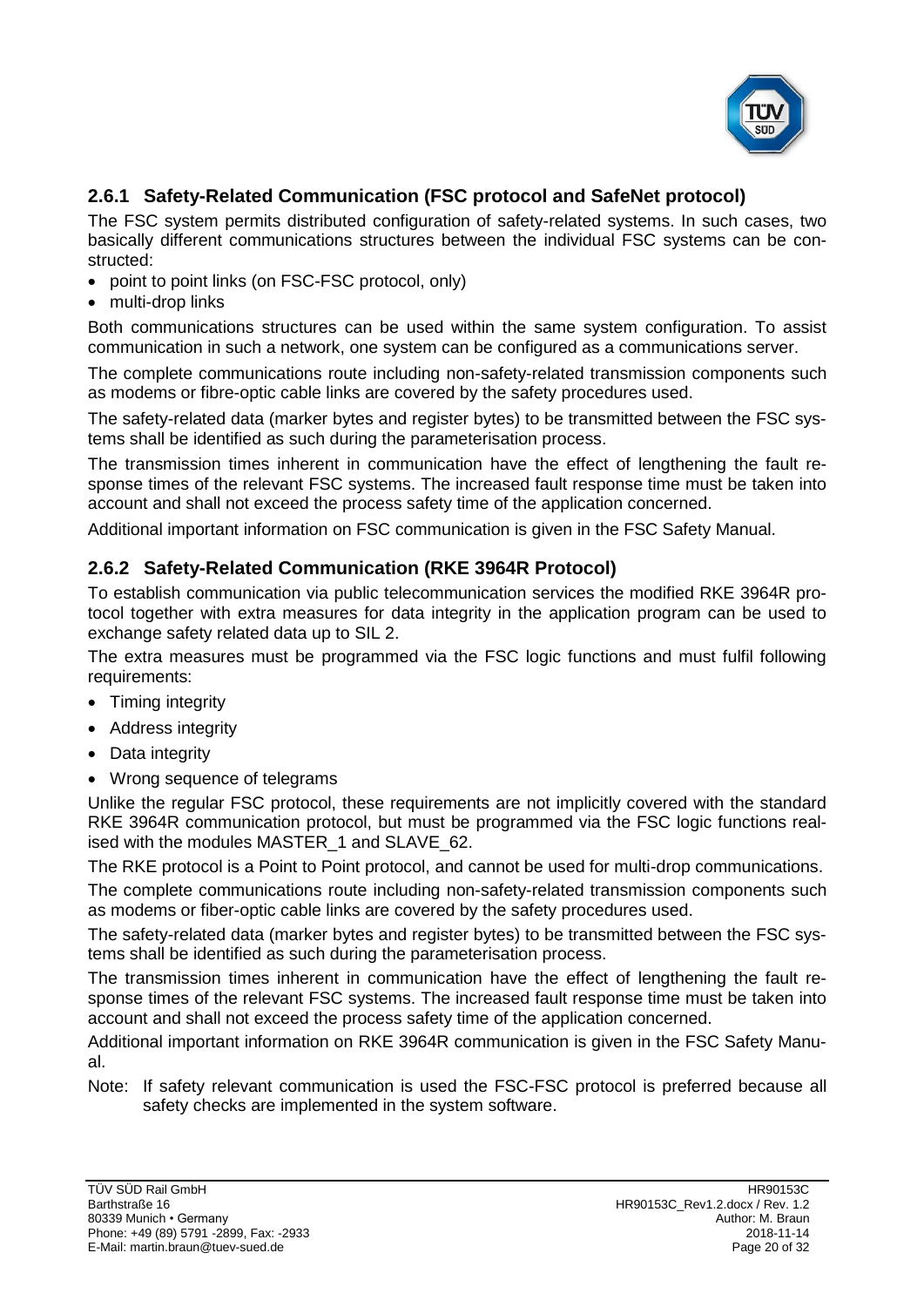

# <span id="page-20-0"></span>**2.6.3 Non-Safety-Related Communication**

Use of the other transmission protocols provided by the FSC system - in particular the Universal Control Network (UCN) to the Honeywell TotalPlant Solution System, the Ethernet protocol to the Honeywell Experion PKS system and Plantscape system and the PBUS to the ABB Automation Contronic E/S process control system - will not impair the safety-related performance of the FSC system or an FSC network, assuming that parameterisation and application programming have been correctly performed.

The data sent and received by the non-safety-related protocols shall normally be considered as not relevant to safety and shall be processed on that basis. The data exchange between FSC system and the mentioned process control systems can be configured to be:

- read only
- read and write (write only for non-safety related variables in predefined memory areas)

# **2.6.4 Access to the FSC safety system by the FSC Navigator**

During active operation of the safety functions, the following modes of access to the FSC safety system by the PC operated application development package "FSC Navigator" are permitted:

Read access:

- Reading of process statuses and FSC safety system statuses
- Diagnostic status of the FSC safety system

Read access by maintenance functions of the FSC Navigator

- "On-line rebuild" of the FSC database on the FSC Navigator
- Reading back and checking the running application program

Limited Write access is also permitted for the following functions subject to clearance from the operator. The responsibility for both functions lies with the operator.

- Forcing of "enabled" FSC variables. Forcing may only be authorised by way of a key-operated switch. Checking of which signals may be forced can be performed with the aid of a printout of the FSC variables.
- "Maintenance Override" Use of the "maintenance override" function must comply with the requirements set out in the current version of the document "Maintenance Override" published by TÜV SÜD and TÜV Rheinland.

# **2.7 Compiling the Application Program**

The planning, programming and compiling of the application program are carried out with the aid of the "FSC Navigator". Since the hardware environment of the FSC user station must be viewed as non-safety-related, additional facilities have been implemented in the FSC programming system in order to enable straightforward checking of correct compilation of the application for the user. The functions referred to below are described in detail in the FSC Safety Manual.

Compilation of the application is checked by an independent and diversely developed decompiler and comparator ("Verify FSC Application Software" function). The project engineer shall perform a consistency check of the messages of that function on site and the CRC signature of the application software shall be compared with the CRC signature of the application work files.

The function "Verify FSC Application Software" can also be employed as a revision comparator. In such situations, the modified application is compared with the original application. Based on the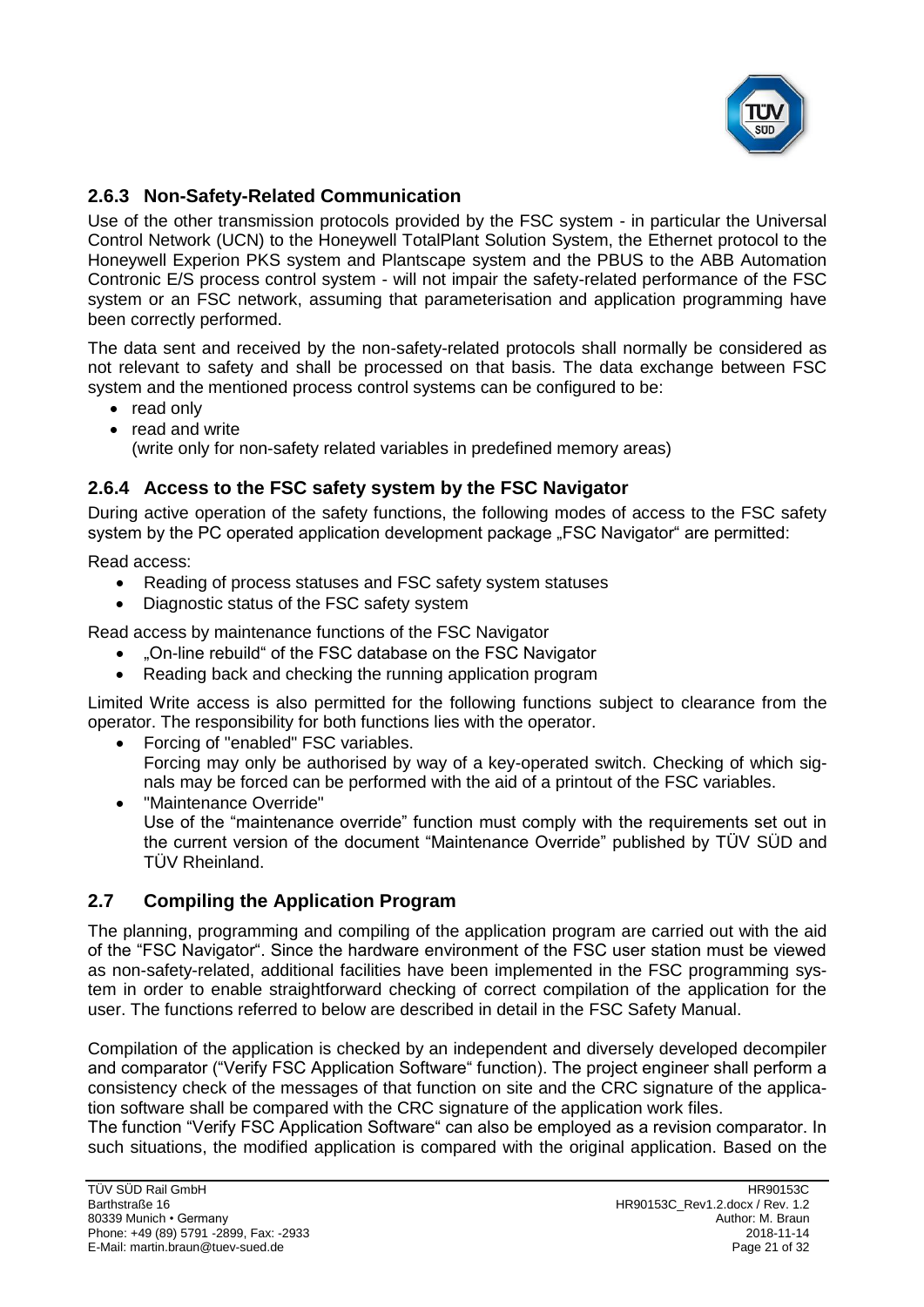

expectation that all modifications must appear in the log file, it can be demonstrated that all modifications have been correctly incorporated in the new application.

# **2.8 Migrating an Application Program**

The 'Verify Application' option of FSC Navigator can also be used to verify that the migration and download of an FSC application to a Safety Manager controller has been completed.

The customer shall execute 'Verify Application' on 2 separate PCs and compare the reported differences which should be identical.

The customer shall carry out a functional test on application level for at least one channel of each safety related input and output module.

## **2.9 FSC safety checker**

The FSC safety checker is used to verify the safety consistency of any engineered FSC application created with the FSC Navigator software.

The principle of the FSC safety checker is, that any output which is used for safety critical applications (e.g. for shutdown purposes) should be set to safety related, and the path (inputs, logic) which results in this output should be safety related as well. Any inconsistency with this rule will be reported by the safety checker.

# **2.10 Modifying the Application Program during Operation**

In the case of the redundant systems "redundant CP - single I/O", "redundant CP - redundant I/O" and mixed configuration "redundant CP - redundant I/O" / "redundant CP - single I/O", applications allow modifications to the application software to be carried out during active operation. A detailed description of the procedure involved is given in the Appendix D "On-Line Modification" in the FSC Software Manual.

# **2.11 Machinery Safety applications**

The FSC system can be used for Machinery Safety applications. The FSC Machine Safety manual (PM.MAN.8172) describes basic machinery safety functions.

The connecting and signal handling details for these supported solutions are specified in the FSC Machine Safety Manual.

# <span id="page-21-0"></span>**2.12 Release identification**

This report covers the [FSC Version 80x.x](#page-0-5) where x indicates the actual (maintenance) release.

| <b>Release</b> | <b>CPU System software</b><br>version (safety related) /<br><b>System Software CRC</b> | <b>Communication Modules,</b><br><b>System software version</b><br>(safety related) | <b>Verify Application</b> |  |
|----------------|----------------------------------------------------------------------------------------|-------------------------------------------------------------------------------------|---------------------------|--|
| 800.2          | 80.02 / 0xA9FFB37F                                                                     | 80.02                                                                               | 60.1.0.0                  |  |
| 801.1          | 80.11 / 0x9BD0C08F                                                                     | 80.11                                                                               | 60.2.0.0                  |  |
| 801.2          | 80.12 / 0xE2FFE285                                                                     | 80.12                                                                               | 60.3.0.0                  |  |

For release 80x.x the following safety related software components shall be used:

For details see individual release letters of R80x.x.

The hardware modules are listed in section [2.1.3](#page-7-0) and [2.1.4.](#page-10-0)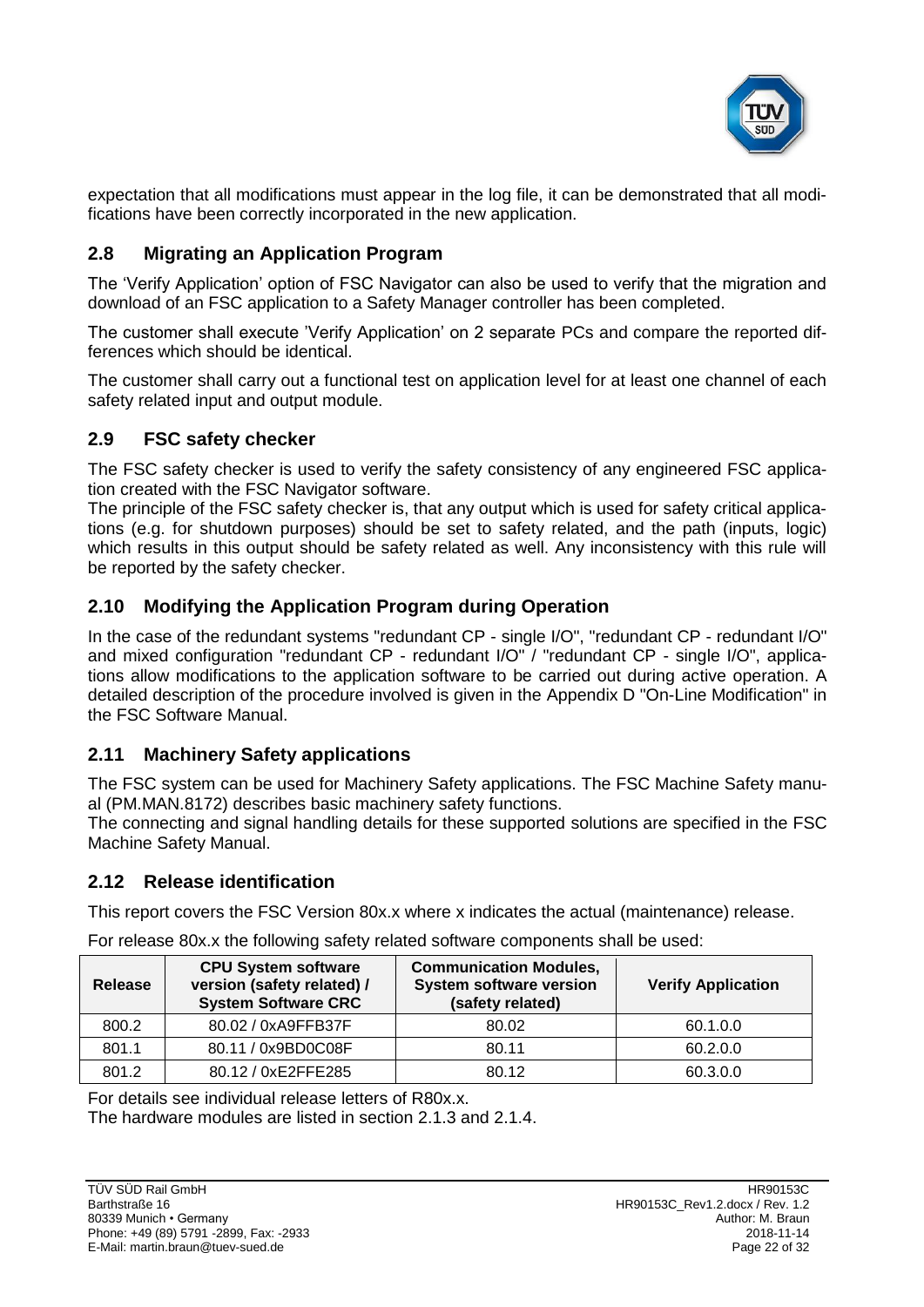

# <span id="page-22-0"></span>**3 Certification Requirements**

## **3.1 Basis of Certification**

The certification of the [FSC Version](#page-0-5) 80x.x will be according to the regulations and standards listed in clause [3.3](#page-23-0) of this document. This will certify the successful completion of the following test segments:

- I. Functional safety
	- Analysis of the system structure (FMEA system)
	- Analysis of the hardware (FMEA component, quantitative analysis)
	- Analysis of the software
	- Fault simulations and software tests
	- Test of the fault prevention measures
	- Functional test
- II. Electrical safety
- III. Susceptibility to environmental errors
	- Climate and temperature
	- **Mechanical effects**
- IV. Electromagnetic compatibility
- V. Safety information in the product documentation (safety manual, operating instructions)
- VI. Product-related Quality Management in manufacturing and product care.

Certification is dependent on successful completion of all above listed test segments. The testing follows the basic certification scheme for Safety Components of TÜV SÜD Rail GmbH.

#### **3.2 Certification Documentation**

Following test reports were issued by TÜV SÜD Rail GmbH or other accredited test laboratories.

<span id="page-22-1"></span>

| No.  | Title                                                                                                                                                          | Document-No./<br><b>File identifier</b> | <b>Revision</b> | Date       |
|------|----------------------------------------------------------------------------------------------------------------------------------------------------------------|-----------------------------------------|-----------------|------------|
| [R1] | Report<br>Fail-Safe Controller System Family, Version<br>710.x                                                                                                 | SH99495C                                | 7.10            | 2011-03-14 |
| [R2] | Technical Report by TÜV SÜD Rail GmbH<br>Assessment Report about the conformity<br>according IEC 61508 of the FSC Fail-Safe<br><b>Controller System Family</b> | <b>HH80661T</b>                         | 1.0             | 2003-05-13 |
| [R3] | <b>Technical Report</b><br>Fail-Safe Controller System Family, FSC<br>Version 710.x                                                                            | <b>HH84624T</b>                         | 1.0             | 2013-02-05 |
| [RA] | <b>Technical Report</b><br>Fail-Safe Controller System Family, FSC<br>Version 800.x                                                                            | <b>HR90152T</b>                         | 1.0             | 2016-11-11 |
| [RS] | Test Report about the approval of the<br>Safety Manager 160.2<br>TÜV Rheinland                                                                                 | 968/EZ 195.38/16                        |                 | 2016-09-01 |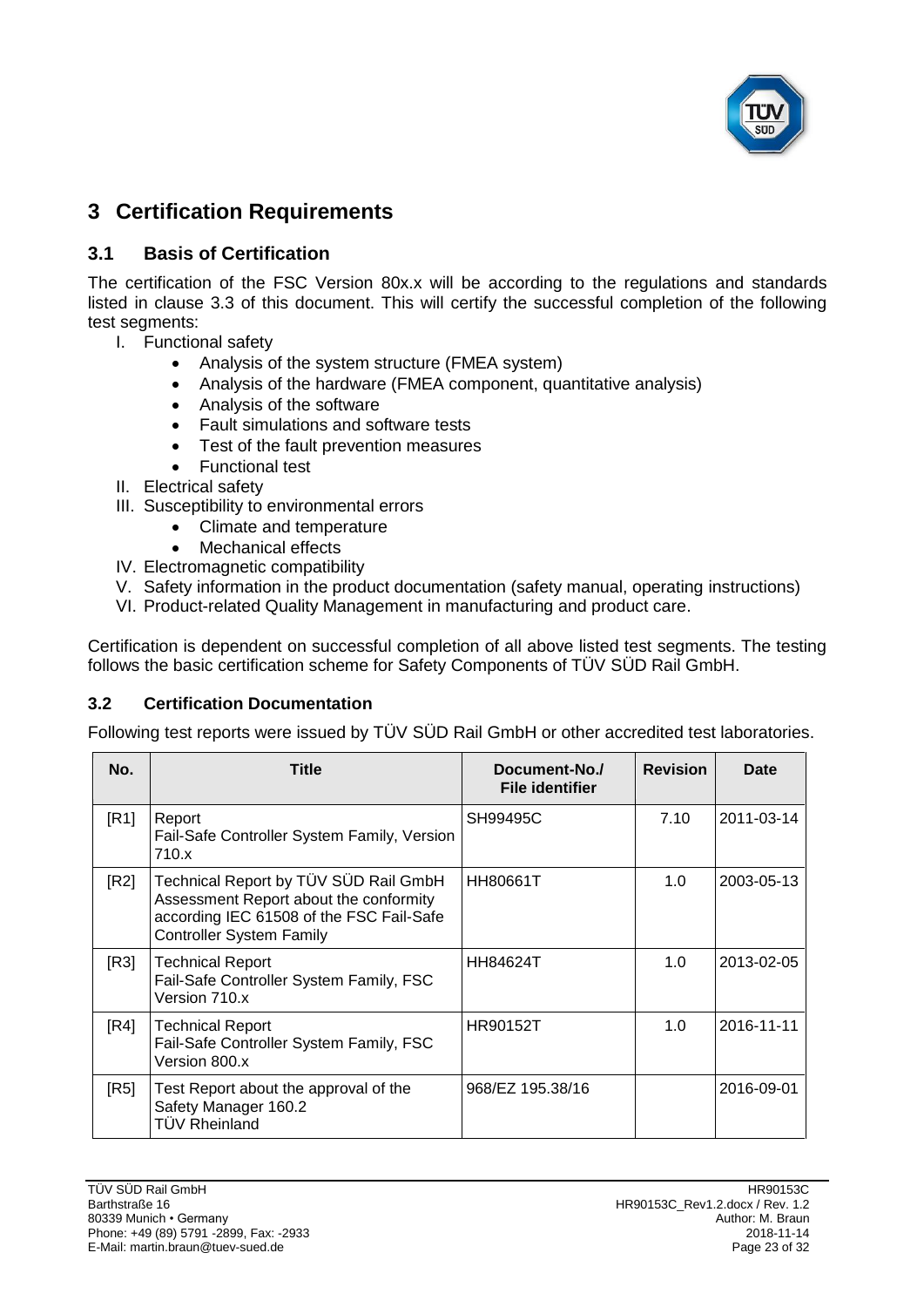

| No.  | <b>Title</b>                                                                                                 | Document-No./<br><b>File identifier</b>       | <b>Revision</b> | Date       |
|------|--------------------------------------------------------------------------------------------------------------|-----------------------------------------------|-----------------|------------|
| [R6] | <b>Inspection Report</b><br>FSM Assessment for product development<br>according IEC 61508<br><b>TÜV NORD</b> | SEBS-A.171939 13IR                            | 1.0             | 2014-07-07 |
| [R7] | <b>EMC Test Report</b>                                                                                       | <b>BICON Report HON-</b><br>20160603-E1-2.pdf |                 | 2016-07-19 |
| [R8] | <b>Technical Report of Modifications</b><br>FSC Version R801.1                                               | <b>HR92047T</b>                               | 1.0             | 2018-01-25 |
| [R9] | <b>Technical Report of Modifications</b><br>FSC Version R801.2                                               | <b>HR93212T</b>                               | 1.0             | 2018-11-14 |

<span id="page-23-1"></span>Further certification documentation:

[1] FSC R800 Safety Manual (FS90-800) by [Honeywell Safety Management Systems](#page-0-3) and reviewed by TÜV SÜD Rail GmbH.

Certification report on the most recently tested version:

[2] Report on the Certificate FSC Fail-Safe Controller System Family Version 710.x HH84623C, revision 1.5 of 10<sup>th</sup> May 2016 on FSC Version 710.x

Based on the specified purpose of use of the [FSC Version 80x.x](#page-0-5) in safety critical process applications, the certification is based on the following set of standards. The issuance of the certificate states compliance with these references unless specifically noted otherwise.

# <span id="page-23-0"></span>**3.3 Functional Safety**

The testing for functional safety is to be performed using the following standards and guidelines:

| No.  | <b>Standard</b>                  | Title                                                                                                                                                                                               |
|------|----------------------------------|-----------------------------------------------------------------------------------------------------------------------------------------------------------------------------------------------------|
| [N1] | IEC 61508-1: 2010<br>(SIL 1 - 3) | Functional safety of electrical/electronic/programmable elec-<br>tronic safety-related systems<br>Part 1: General requirements                                                                      |
| [N2] | IEC 61508-2: 2010<br>$(SIL 1-3)$ | Functional safety of electrical/electronic/programmable elec-<br>tronic safety-related systems<br>Part 2: Requirements for electrical/electronic/ programmable<br>electronic safety-related systems |
| [N3] | IEC 61508-3: 2010<br>(SIL 1-3)   | Functional safety of electrical/electronic/programmable elec-<br>tronic safety-related systems<br>Part 3: Software requirements                                                                     |
| [N4] | IEC 61508-4: 2010<br>(SIL 1-3)   | Functional safety of electrical/electronic/programmable elec-<br>tronic safety-related systems<br>Part 4: Definitions and abbreviations                                                             |
| [N5] | EN 61511-1: 2004<br>(SIL 1-3)    | Functional safety -<br>Safety instrumented systems for the process industry sector<br>Part 1: Framework, definition, system hardware and software<br>requirements                                   |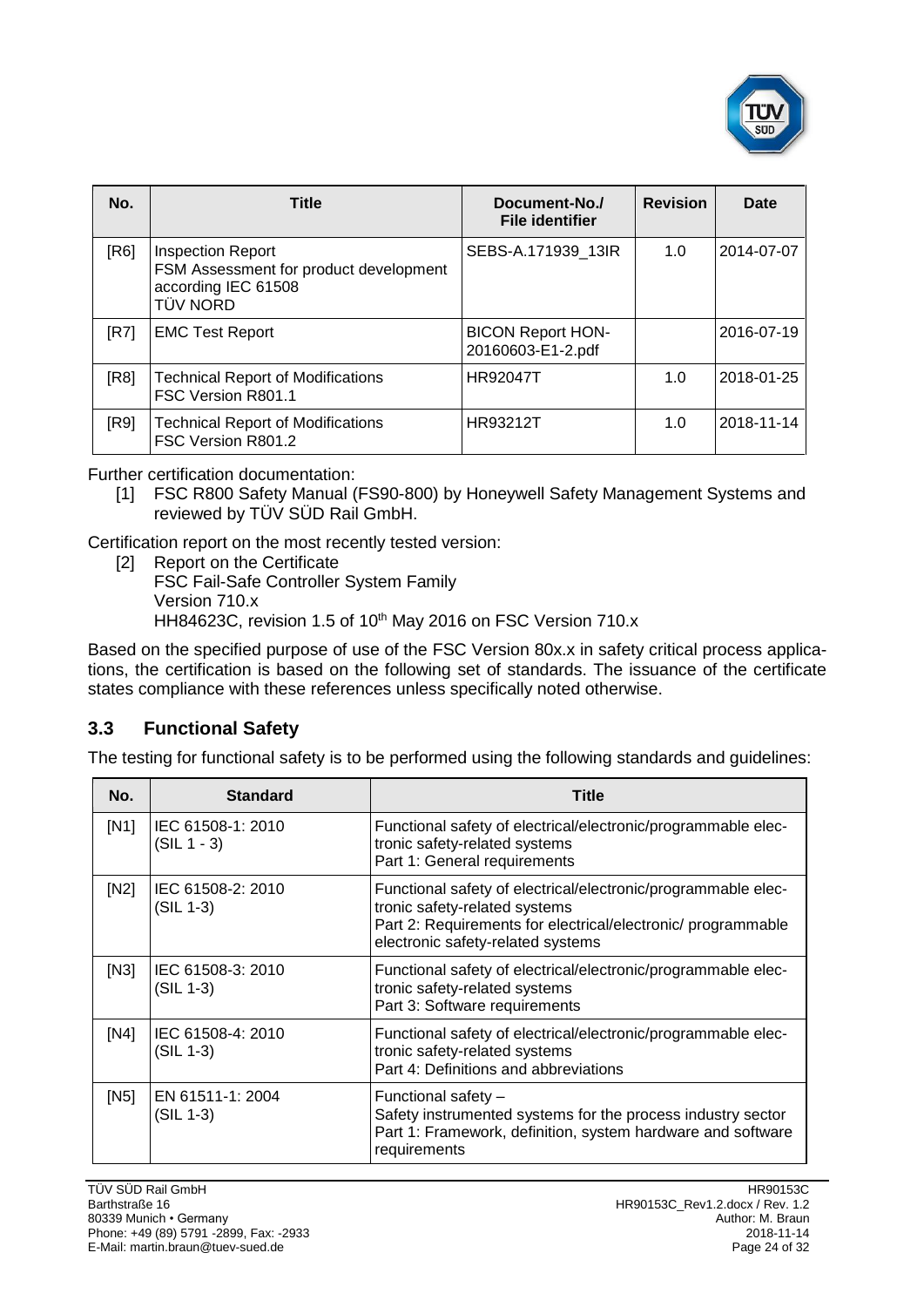

# **3.4 Basic Safety and Environmental Safety**

To complete and to specify the technical requirements resulting from the essential requirements of the directives listed above the testing of Basic Safety is to cover the following standards:

| No.  | <b>Standard</b>     | <b>Title</b>                                                                    |
|------|---------------------|---------------------------------------------------------------------------------|
| [N6] | EN 60068-2-1: 2007  | Environmental testing<br>Part 2: Tests; Tests A: Cold                           |
| [N7] | EN 60068-2-2: 2007  | Basic environmental testing procedures<br>Part 2: Tests; Tests B: Dry Heat      |
| [N8] | EN 60068-2-6: 2008  | <b>Environmental testing</b><br>Part 2: Tests; Tests Fc: Vibration (sinusoidal) |
| [N9] | EN 60068-2-27: 2009 | <b>Environmental testing</b><br>Part 2: Tests; Tests Ea: Shock                  |

# **3.5 Electromagnetic Compatibility**

To complete and to specify the technical requirements resulting from the essential requirements of the directives listed above, the testing of Electromagnetic Compatibility is to cover the following standards:

| No. | <b>Standard</b>         | Title                                                                                                                                                                                                                                                                                   |
|-----|-------------------------|-----------------------------------------------------------------------------------------------------------------------------------------------------------------------------------------------------------------------------------------------------------------------------------------|
|     | [N10] EN 61326-3-1:2008 | Electrical equipment for measurement, control and laboratory<br>use $-$ EMC requirements $-$<br>Part 3-1: Immunity requirements for safety-related systems<br>and for equipment intended to perform safety-related func-<br>tions (functional safety) – General industrial applications |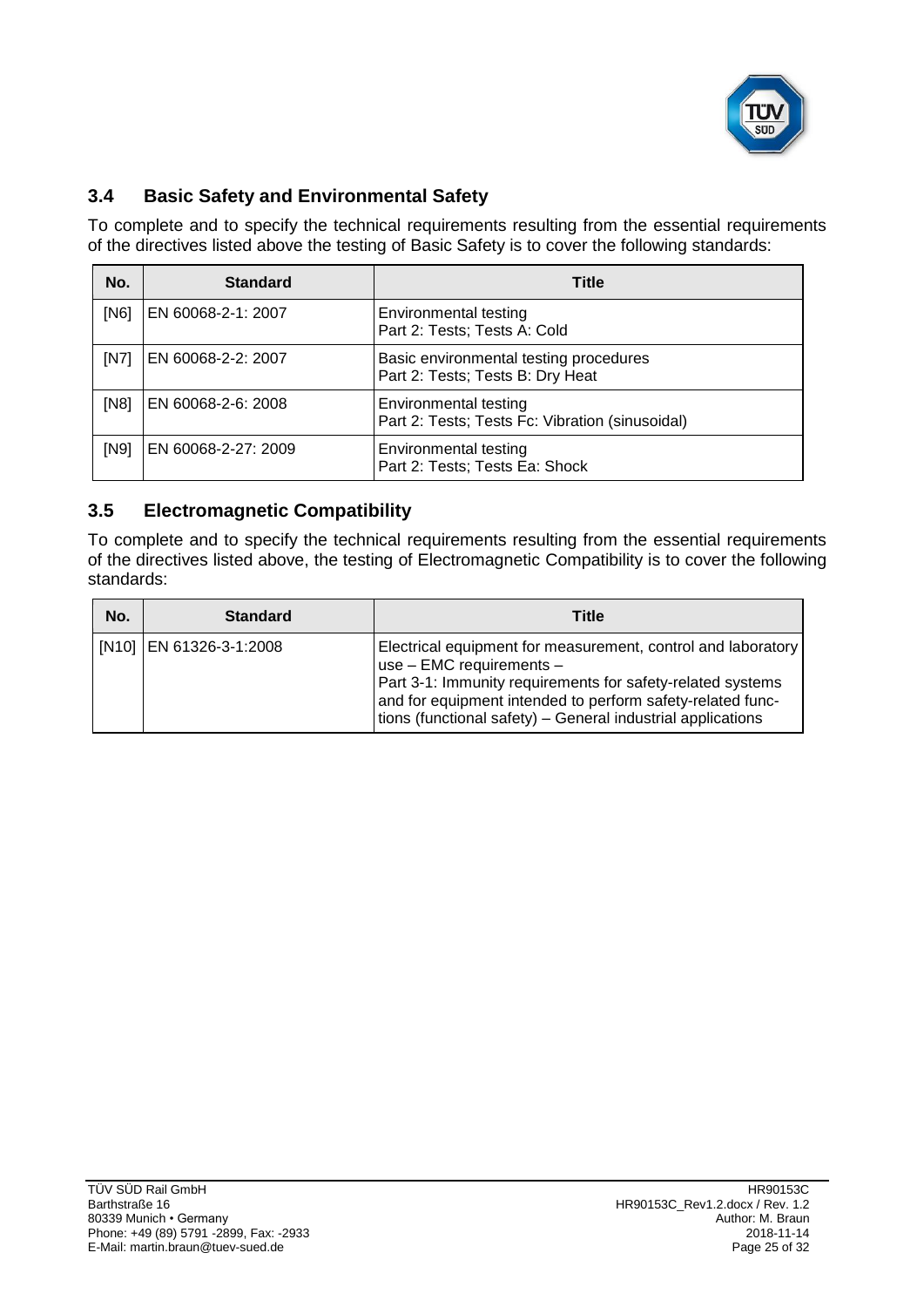

# <span id="page-25-0"></span>**4 Results**

# **4.1 Functional Safety**

The tests performed and quality assurance measures implemented by the manufacturer have shown that the [FSC Version 80x.x](#page-0-5) complies with the testing criteria specified in clause [3](#page-22-0) subject to the conditions defined in clause [5](#page-28-0) and its subsections, and is suitable for safety-related use in applications up to SIL [1-3](#page-3-1) in accordance with IEC 61508: 2010 and EN 61511 and can be used e.g. in applications as Emergency Shut Down (ESD), Fire & Gas detection and Burner Management Systems.

# **4.1.1 Fault Reaction and Timing**

Fault detection in the [FSC Version 80x.x](#page-0-5) is assured by means of following basic techniques:

- self test at power up and during operation
- two channel control logic with cross check
- redundancy
- dynamic signals
- de energizing in case of over and under-voltage
- de energizing by watch dog monitoring

# **4.1.2 Evaluation of fault prevention measures**

For the avoidance of failures the following techniques and measures were used:

- Project management
- Documentation
- Structured specification
- Inspection of the specification or walk-through of the specification
- Observance of relevant guidelines and standards
- Structured design
- Modularization
- Use of well tried components
- Inspection of the hardware
- Functional testing (also under environmental conditions)
- Operational and maintenance instructions
- User- and maintenance friendliness

The individual measures for the avoidance of failures provide the required degree of effectiveness and are specified in the relevant documents

# **4.1.3 Analysis of the hardware safety integrity and hardware fault simulations (FIT)**

The Failure Mode Effect and Diagnostic Analysis (FMEDA) showed that the occurrence of a single fault do not lead to loss of the safe functioning. The individual architectural constrains are sufficient and their corresponding degree of fault detection provide the required degree of effectiveness.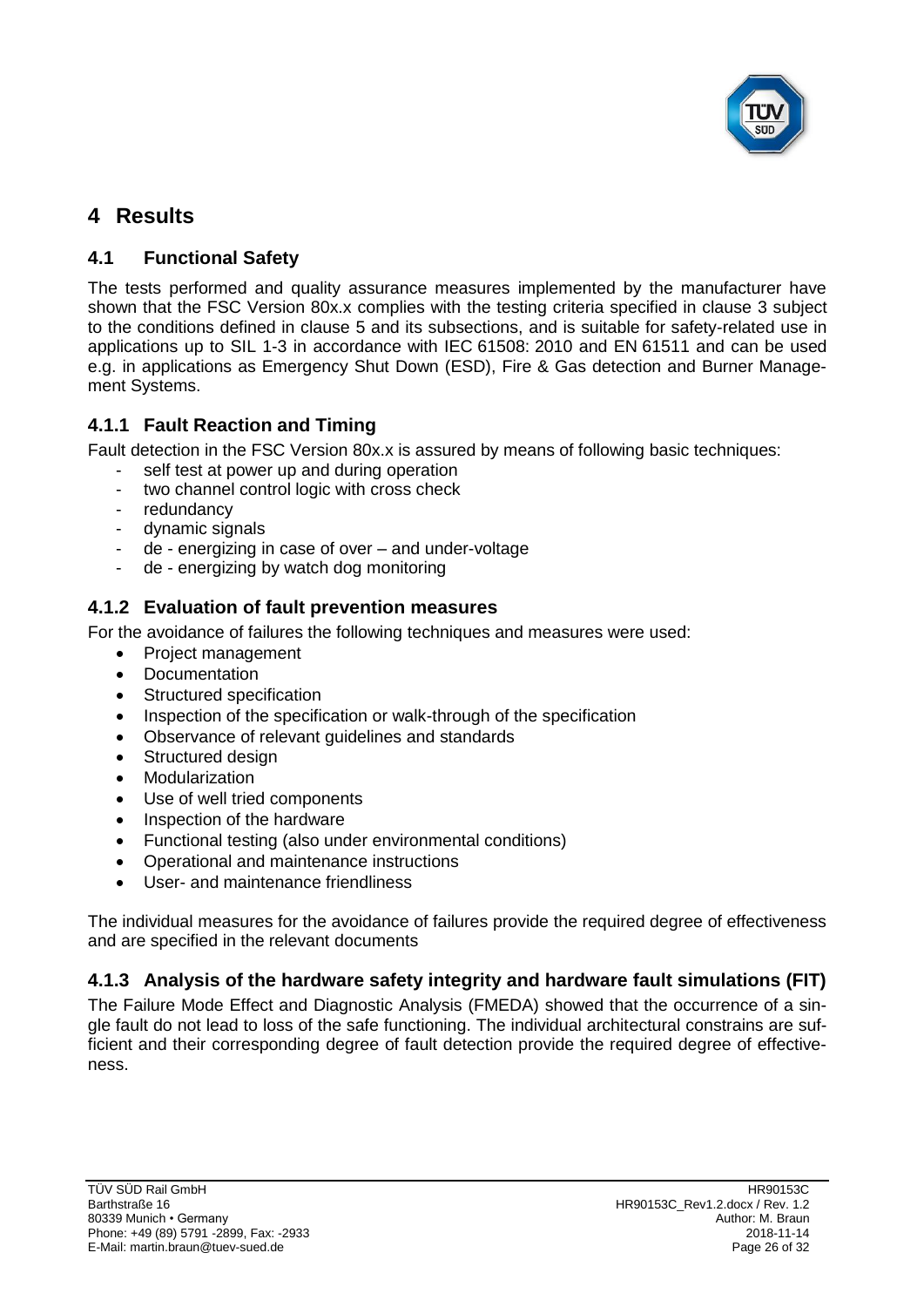

#### **Response Times:**

The response time to external requests applied directly to the FSC system is no more than twice the cycle time of the automation system.

In the case of single-channel system configuration, individual faults capable of bringing about a dangerous operating condition are detected within the projected test cycle time (configured process safety time) by the self-test and external test facilities. In the case of redundant system configurations, additional to the selftests, individual faults are detected within the period of two cycles of the automation system by comparing the two channels.

In the case of distributed safety-related system configurations, additional fault response times must be taken into consideration (see FSC Safety Manual, chapter 5.3, entitled "FSC Networks").

#### **Response of System to Faults:**

The response of the FSC system to detected faults can be broadly determined by means of the application program. The responsibility for programming the system's response to faults lies with the application program developer. The standard system responses or system messages are detailed in the FSC Safety Manual in the chapter 6, "FSC System Fault Detection and Response".

Individual faults which can be definitely attributed to a particular central part by the highly effective self-tests result in reconfiguration in the case of the FSC systems "redundant CP - single I/O" and "redundant CP - redundant I/O" due to the dual-channel configuration and an error message is sent to the application program.

In the case of operation with continuous supervision, i.e. if the operator can observe the process and can react quickly enough to bring the process to a safe condition, a fail-safe alarm can be programmed instead of the system shutdown (see FSC Safety Manual, chapter 6 entitled "FSC System Fault Detection and Response").

#### **4.1.4 Modifications to the Application Program during Operation**

On-line modifications presuppose applications programs that have been subjected to particularly thorough testing beforehand, e.g. at simulators. In the case of such thoroughly tested application programs, it is sufficient for all modifications made to be subjected to a full function test in order to demonstrate correct functioning of the program. If non-safety-related modifications are made, they shall be subjected to suitable function tests in order to demonstrate absence of interaction.

In general, responsibility for monitoring the process during the period of on-line modification lies entirely with the person responsible for the on-line modification. Since on-line modifications are generally associated with an increased level of risk, the approval of on-line modifications is at the discretion of the testing and inspection center responsible for approval of the system.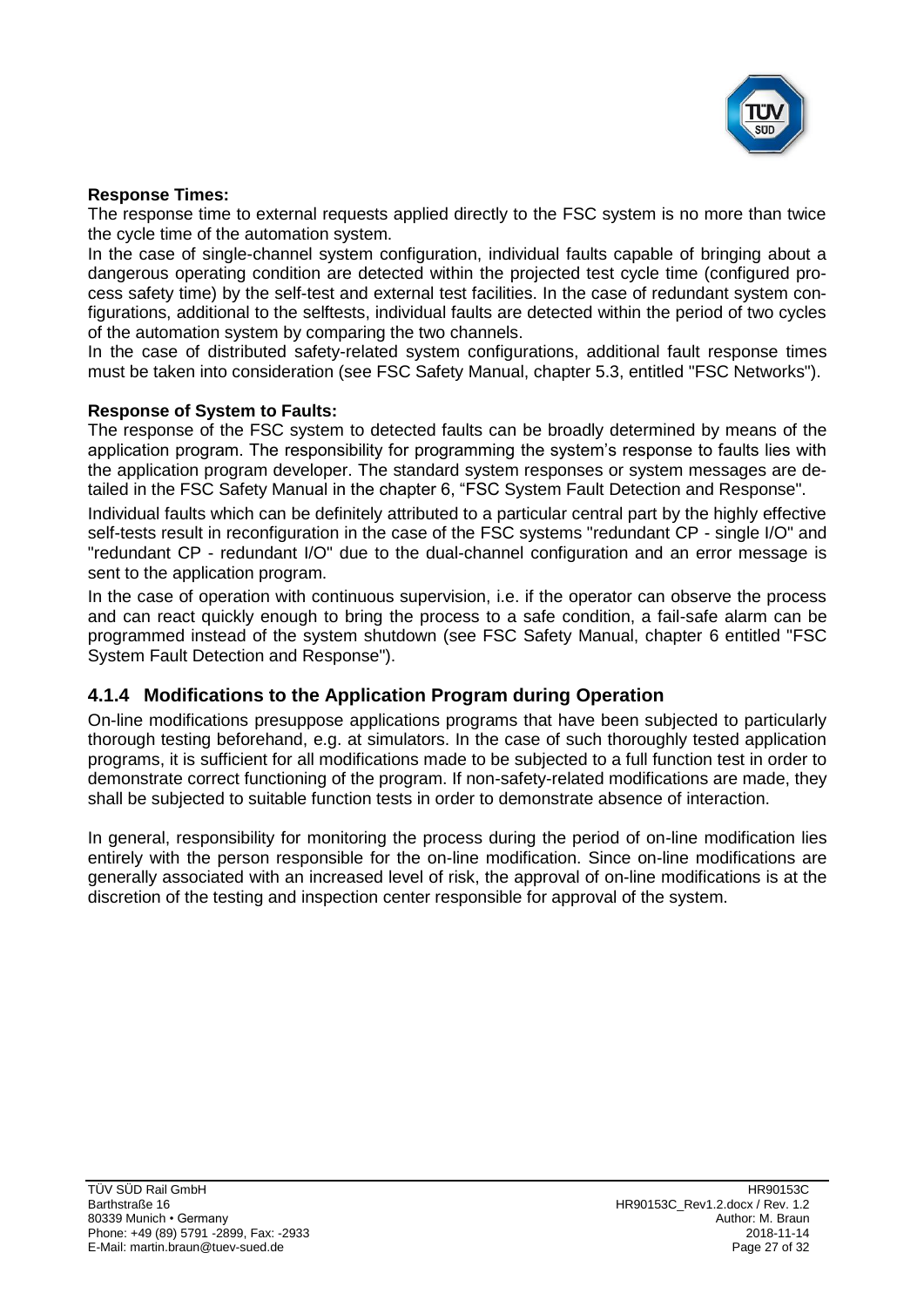

# **4.2 Basic Safety and Electromagnetic Compatibility**

## **4.2.1 Electrical Safety**

The results about the electrical safety are documented by the certificates and test reports of an accredited test centre. No changes, compare [\[R1\]](#page-22-1) for old references.

# **4.2.2 Environnemental Testing**

The environmental stress tests are documented by the certificates of an accredited test centre. No changes, compare [\[R1\]](#page-22-1) for old references.

# **4.2.3 Electromagnetic Compatibility**

The tests of the electromagnetic compatibility are documented by the certificates and test reports of an accredited test centre. The documentation of the tests has been reviewed for completeness. Compare [\[R1\]](#page-22-1) for old references and [\[R7\]](#page-23-1) for additional required type tests. These certificates show that the standards specified in clause [3](#page-22-0) are covered.

## **4.3 Product Specific Quality Assurance and Control**

The software and hardware components developed and manufactured in course of the safety evaluation are governed by quality assurance and control system.

As part of the certification process TÜV SÜD also performs a procedure that is tailored to the assessed product in order to assess the consistency of product quality while accounting for product modifications and their identifiability (follow-up service).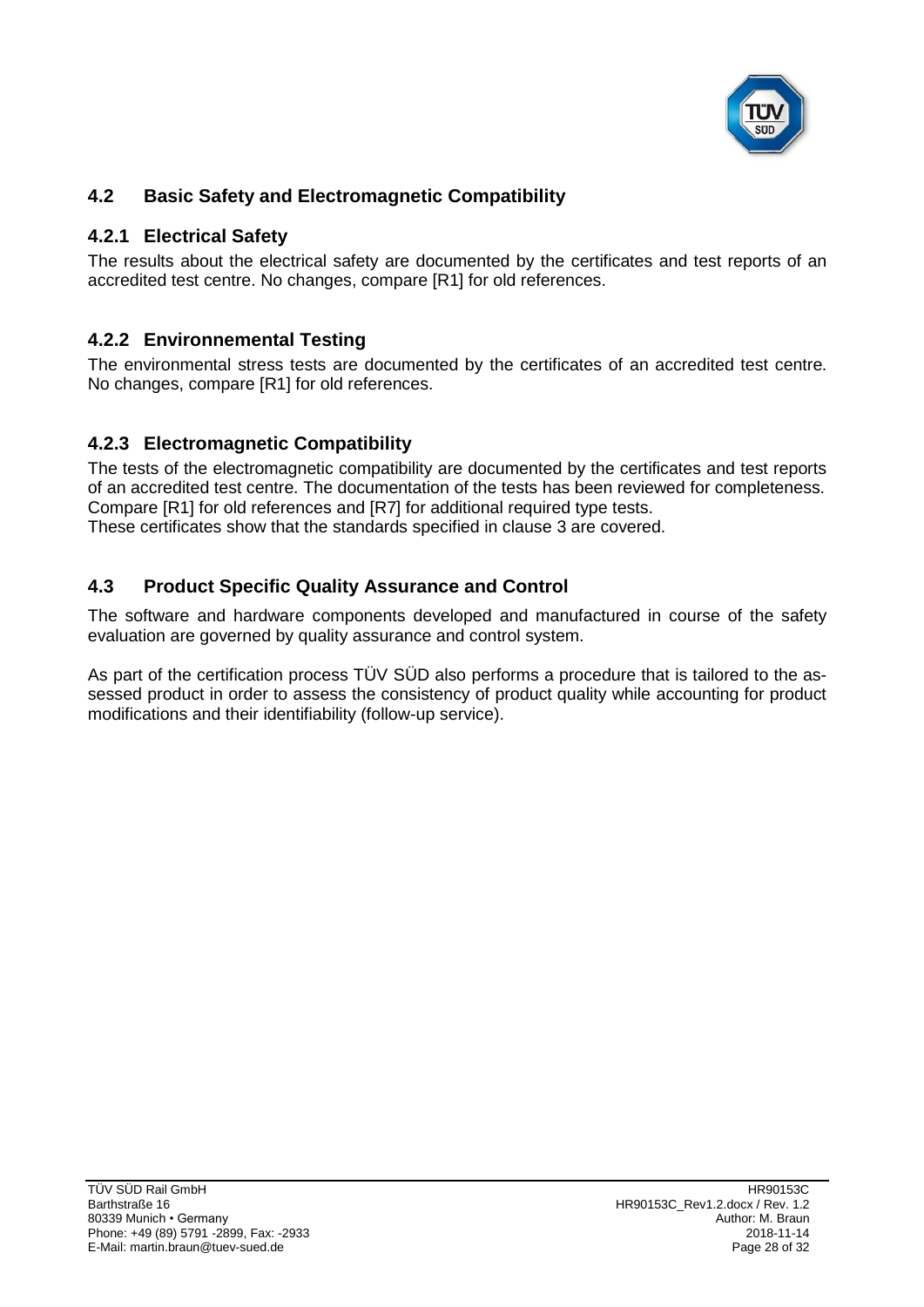

# <span id="page-28-0"></span>**5 Implementation Conditions and Restrictions**

Use of the [Fail-Safe Controller System Family](#page-0-4) [FSC Version 80x.x](#page-0-5) shall comply with the current version of the "Fail Safe Control (FSC) System Safety Manual" and the "Fail Safe Control (FSC) System Hardware Manual" and the "Fail Safe Control (FSC) Software Manual" and the "Fire and Gas Application Manual" and the "Fire and Gas Field Devices Interface Manual" and the "Fail Safe Control Machine Safety Manual" of the company Honeywell Safety Management Systems.

The following implementation and installation requirements have to be followed if the [FSC Ver](#page-0-5)[sion 80x.x](#page-0-5) is used in safety-related installations. The conditions are arranged according to the major stages of engineering a programmable electronic system for safety-related instrumentation and protective equipment. The conditions are further subdivided into

- non-product-related conditions which are not determined by the characteristics of the certified system but by the fundamental nature of safety-related programmable electronic systems, and
- product-related conditions which arise from the characteristics of the certified system.

## **5.1 Planning; Non-Product-Related Conditions**

- 5.1.1. The [FSC Version 80x.x](#page-0-5) can be used in applications up to SIL [1-3](#page-3-1) according to IEC 61508: 2010 and EN 61511.
- 5.1.2. Only approved fail-safe hardware modules may be used for safety-related operation. The approved hardware modules are listed in chapter [2.1.](#page-4-0)
- 5.1.3. Checking of operating mode (RAM, FLASH or EPROM operation), Safety Integrity Level, version number for the safety related software components defined in chapter [2.12](#page-21-0) "Release [identification"](#page-21-0) and important system times such as test cycle time, second fault occurrence time, minimum and maximum program running time shall be performed by means of the "View FSC System and process status" program on the FSC Navigator (option parameters).

In general, correct parameterisation of system characteristics affecting safety should be checked for all safety-related applications (e.g. with the aid of the FSC diagnostic system and fault simulation).

- 5.1.4. The safety system response to faults and response times shall be taken into consideration and checked as detailed in chapter [4,](#page-25-0) ["Results"](#page-25-0), of this report.
- 5.1.5. Safety-related responses to faults which only result in an alarm are only permissible in the case of operation with permanent supervision.
- 5.1.6. Except for fire detection and alarm applications, the closed circuit principle shall be applied to all external electrical safety circuits connected to the system. This means that for both digital and analog signals, the safe condition is defined as the "zero condition".
- 5.1.7. Non-fail-safe but non-interacting modules may be used for processing non-safety-related signals but not for processing safety-related functions.
- 5.1.8. Planning should include measures for provision of adequate overvoltage protection for the complete system.
- 5.1.9. The conditions of use specified in the FSC Safety Manual shall be observed. The guidelines, operating conditions and the instructions for commissioning, described in the instruction manuals, have to be followed.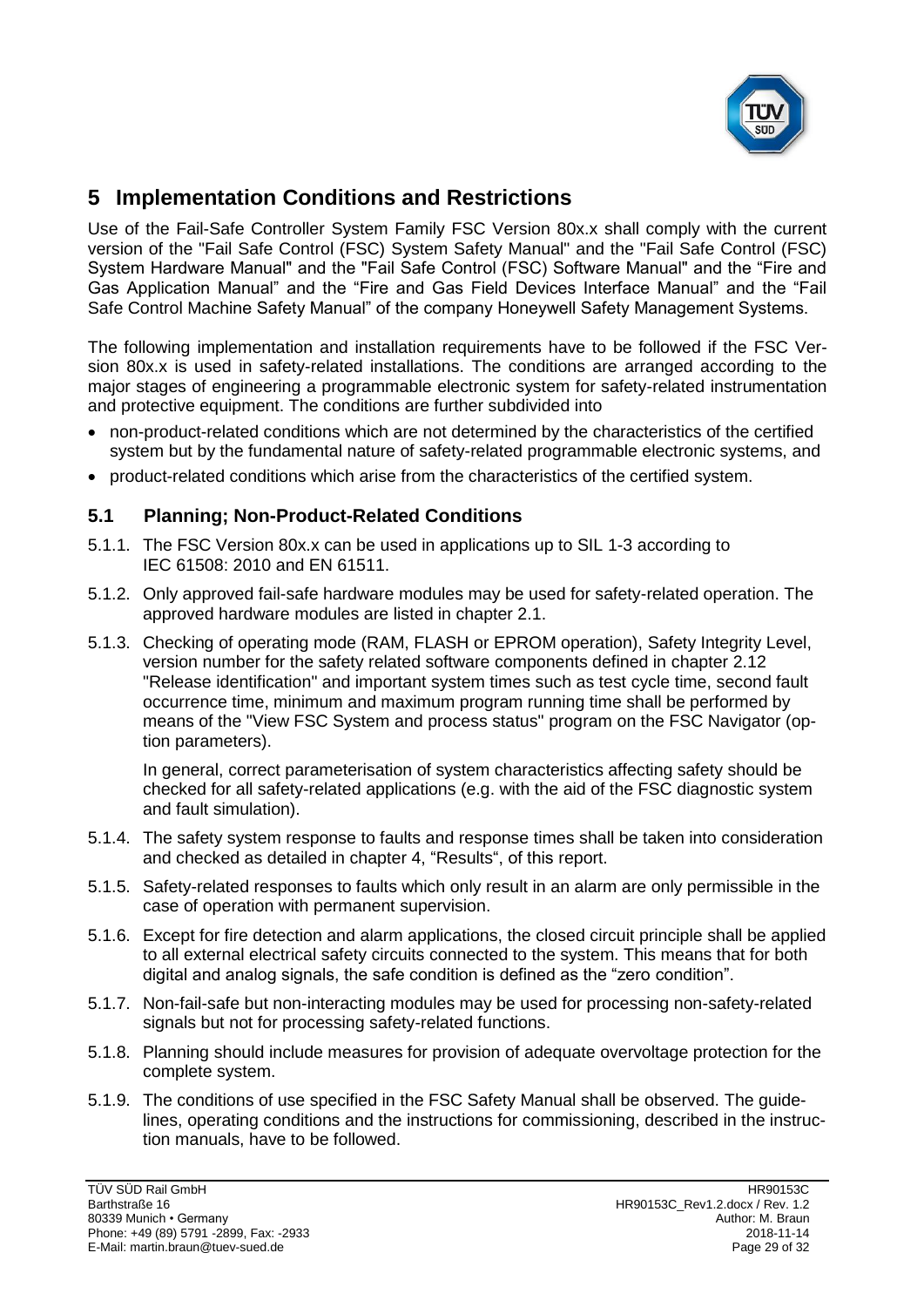

- 5.1.10.Administrative measures shall be implemented by the operator in order to ensure that the buffer batteries for preventing data loss from the volatile memory are checked and replaced at regular intervals (see FSC Operation and Maintenance Manual).
- 5.1.11. The external supply of the output modules is only allowed with power supplies that fulfill IEC 61010 or IEC 60950.

## **5.2 Planning; Product-Related Conditions**

- 5.2.1. In the case of the redundant system "redundant CP redundant I/O", the total output load shall not exceed the specified output load of a single output module because in the event of a fault, the output modules are no longer redundant.
- 5.2.2. When using the 4-channel digital output module FTA-T-08, the contact position of the relays shall be monitored via safety-related input modules of the FSC Fail-Safe-Controller. In applications for SIL 3, two channels of the FTA-T-08 relay output module for each safety relevant output shall be used with the relay contacts in series.

Because of the different requirements for relays in application standards, it might be necessary to check the suitability of the relay (type of design, mechanical/electrical live etc.) for the particular application.

- 5.2.3. The output signal of the undervoltage alarm circuit P366 of M24-12 and M24-20 shall only be processed by a safety-related input module of the FSC Fail-Safe Controller.
- 5.2.4. In an UCN communication link at least two grounded "UCN taps" shall be used, according to the installation guide.
- 5.2.5. If the FSC Fail-Safe Controller is mounted in a cabinet separate from the ABB Automation Contronic E/S control system cabinet then the PBUS connection shall be via an optical link.
- 5.2.6. The output-voltage of the FTA-T-15 has to be checked by the application program via the module 10105/2/1.
- 5.2.7. The relay on the FTA-T-19 may not be used for safety-related functions.

#### **5.3 Programming; Non-Product-Related Conditions**

5.3.1. The printed function block diagrams shall be compared with the previously prepared function block diagrams.

#### **5.4 Programming; Product-Related Conditions**

- 5.4.1. The response of the system to faults on the hardware modules shall be specified by the application program in accordance with the particular safety-related circumstances of the system. The default configured response is an automatic safe action.
- 5.4.2. In the event of a sub-process shutdown on the system "redundant CP redundant I/O"; i.e. a fault on the fail safe output modules, a timer shall instigate reconfiguration of the system after expiry of a second-fault occurrence time defined according to the demands of the individual application.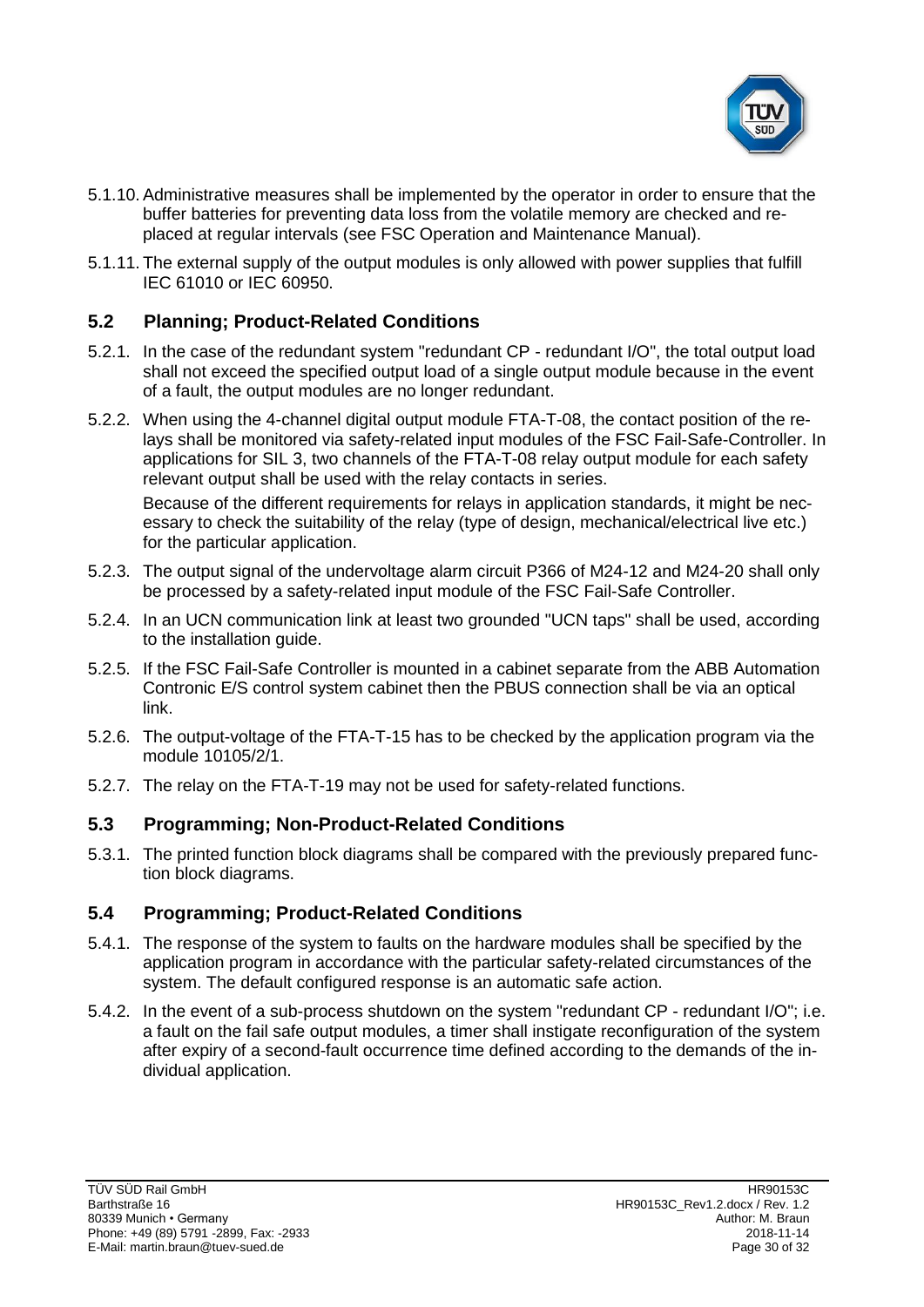

5.4.3. The use of safety-related Counter Functionality is suitable for processes in which the counter signal is changing within the second-fault occurrence time. The planning and programming of the counter functionality shall comply with the manual "Fail Safe Control, Technical Note, FSC Safety-Related Counter Functionality".

## **5.5 Communication; Product-Related Conditions**

- 5.5.1. Safety-related communication (FSC protocol) is only permitted within the [Fail-Safe Con](#page-0-4)[troller System Family.](#page-0-4)
- <span id="page-30-0"></span>5.5.2. Safety-related communication (SafeNet protocol) is only permitted within the [Fail-Safe](#page-0-4)  [Controller System Family](#page-0-4) (>=R801.1) and Safety Manager Product Family (>=R161.1). Compatibility between [Fail-Safe Controller System Family](#page-0-4) and Safety Manager shall comply with the current Release Letter of [FSC Version 80x.x.](#page-0-5)
- 5.5.3. For safety-related communication, the safe condition for transmission data shall be "zero".
- 5.5.4. To establish safety related communication via public telecommunication services the modified RKE 3964R protocol may be used also but extra measures for data integrity must be programmed via FSC logic functions and must fulfill the requirements according SIL 2 (see also chapter [2.6.2\)](#page-19-1). This is realised with the following modules which must be used for the safety relevant communication:

- MASTER\_1, FIRST ISSUE, 07-26-1998

- SLAVE\_62, FIRST ISSUE, 07-26-1998

# **5.6 Special Operating Modes; Non-Product-Related Conditions**

- 5.6.1. Modifications during active operation (on-line modifications) are permissible only after consultation with the inspection and testing centre responsible for approval of the application.
- 5.6.2. Responsibility for monitoring the process while on-line modifications are being carried out is that of the person responsible for the on-line modifications. All system messages received while carrying out on-line modifications are to be treated with the utmost caution.
- 5.6.3. On-line modifications presuppose applications programs that have been subjected to particularly thorough testing beforehand, e.g. at simulators. In the case of such thoroughly tested application programs, as part of the on-line modification process, at least all functions reported by the function "Verify FSC Application Software" of the FSC Navigator as having been modified shall be subjected to a full function test.

The operator shall compare all changes reported during the process of on-line modification with the modifications he/she has made and investigate any discrepancies (i.e. apparently unmodified application sheet reported as having been modified) and document the causes.

- 5.6.4. The use of "maintenance override" shall comply with the current version of the document "Maintenance Override" published by TÜV SÜD and TÜV Rheinland.
- 5.6.5. Forcing of signals shall only be possible allowed under the supervision of a key-operated switch and is the responsibility of the operator alone. Checking of which signals may be forced can be performed with the aid of a printout of the FSC variables.
- 5.6.6. If the user program is stored in RAM or Flash, inadvertent alteration of the user program shall be prevented by means of password protection.